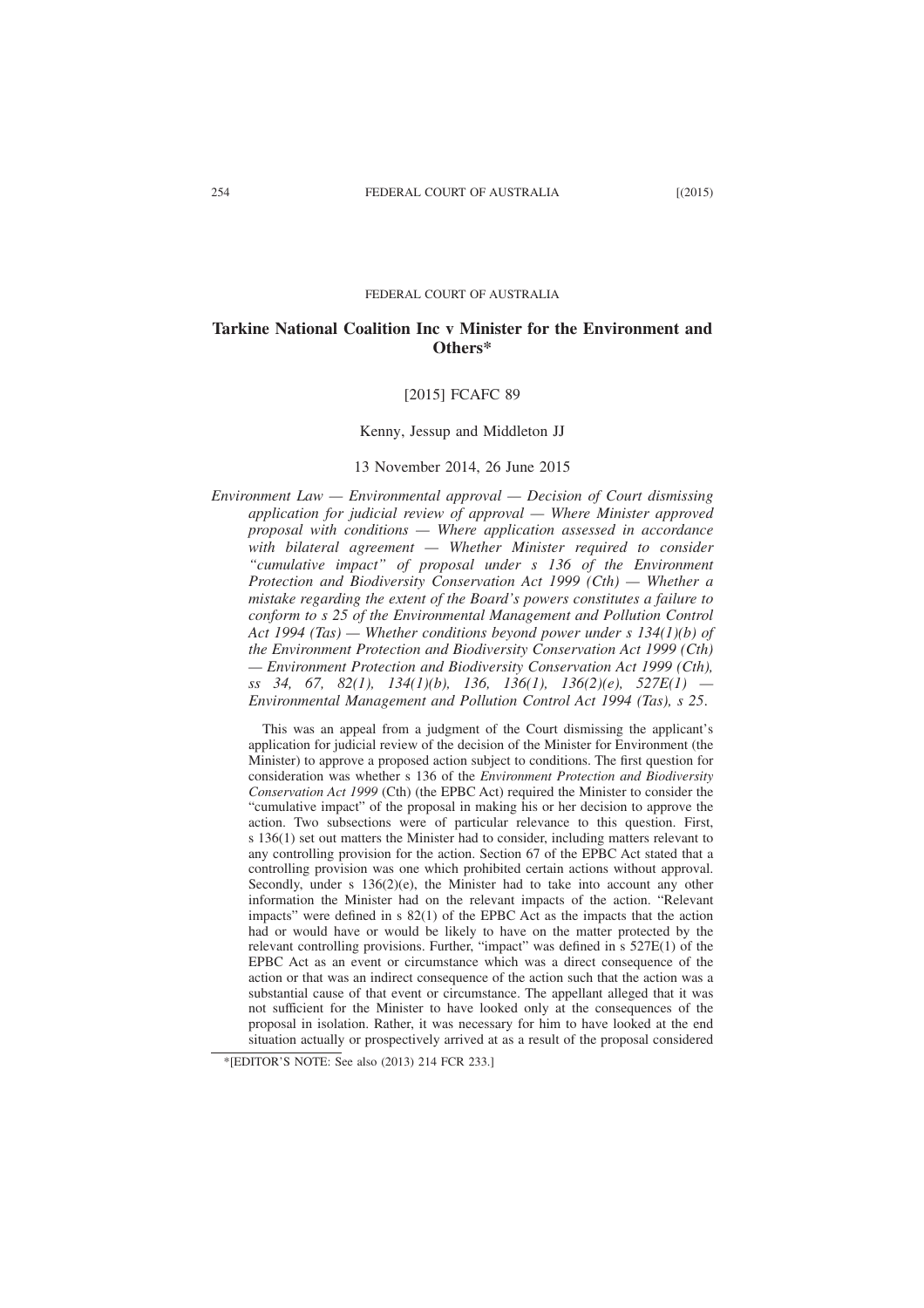together with any other actions, known or reasonably anticipated, which also had or were likely to have consequences for the matter protected by the controlling provision in question.

The appellant's second argument related to the bilateral agreement between the Commonwealth and Tasmania (the bilateral agreement). Section 47 of the EPBC Act provided that a bilateral agreement could specify the manner of assessment of actions. The action had been assessed under s 25 of the *Environmental Management and Pollution Control Act 1994* (Tas) (Pollution Control Act) by the Board of the Environment Protection Authority (the Board) as provided for in Sch 1, Pt B to the bilateral agreement. Section 25 set out the procedure for such assessment. The appellant argued that the Board had mistakenly considered that it had no power to consider the "cumulative impacts" of the proposal and consequently that the assessment did not comply with s 25 and was not assessed in accordance with the bilateral agreement.

The final point of appeal made by the appellant related to the conditions attached to the approval. Relevantly, s 18(3) was a controlling provision in relation to the proposal. It provided that a person could not take an action that had, would have, or was likely to have a significant impact on a listed threatened species included in the endangered category. The Tasmanian devil was such a species. The Minister imposed a condition under s  $134(1)(b)$  of the EPBC Act which (read with s 34) provided that the Minister could attach conditions to the approval of an action if he or she were satisfied that the condition was necessary or convenient for repairing or mitigating damage to a listed threatened species in the endangered category. It was argued that the conditions imposed on the action were in support of the maintenance of a population of Tasmanian devils in captivity, whereas the power under s  $134(1)(b)$  was limited to the imposition of conditions which were directed to repairing or mitigating damages to this species if it existed in the wild. Accordingly, it was submitted that the approval was beyond power and invalid.

*Held*: By Jessup J, Kenny and Middleton JJ agreeing: (1) When making an approval decision in light of s  $136(1)(a)$  of the EPBC Act, so long as the Minister proceeds by reference to the categories in s 136(1), the decision cannot be assailed on the ground that some particular matter, falling within s 136(1) has not been considered. [1], [45], [70]

(2) Under s  $136(2)(e)$  (read together with ss  $82(1)$  and  $527E(1)$ ) of the EPBC Act, the Minister is required to take into account any other information that he or she has on the consequences that the proposal will have or is likely to have, on the matter protected by each provision which was a controlling provision in relation to the proposal, being consequences that are either direct in relation to that matter or, if indirect, substantially causative in relation thereto. [1], [39], [53], [70]

(3) It is no point of criticism under s 136(2)(e) if the Minister does not consider the extent to which the existing circumstances were brought about by previous actions of the kind for which approval was, or might have been required or the consequences of any other action, present or anticipated. [1], [42]-[43], [70]

(4) To the extent that the Board makes a mistake about its powers, that mistake will not be a mistake about a matter required or permitted by s 25 of the Pollution Control Act, rendering the assessment contrary to the bilateral agreement. [1], [57], [70]

(5) Whether a particular measure was necessary or convenient for repairing or mitigating damage to a listed threatened species in the endangered category under s 134(1)(b) of the EPBC Act is a judgment for the Minister in light of all manner of environmental, biological and policy considerations and not a legal question. [1], [67], [70]

Appeal against decision of Tracey J, (2014) 202 LGERA 244, dismissed.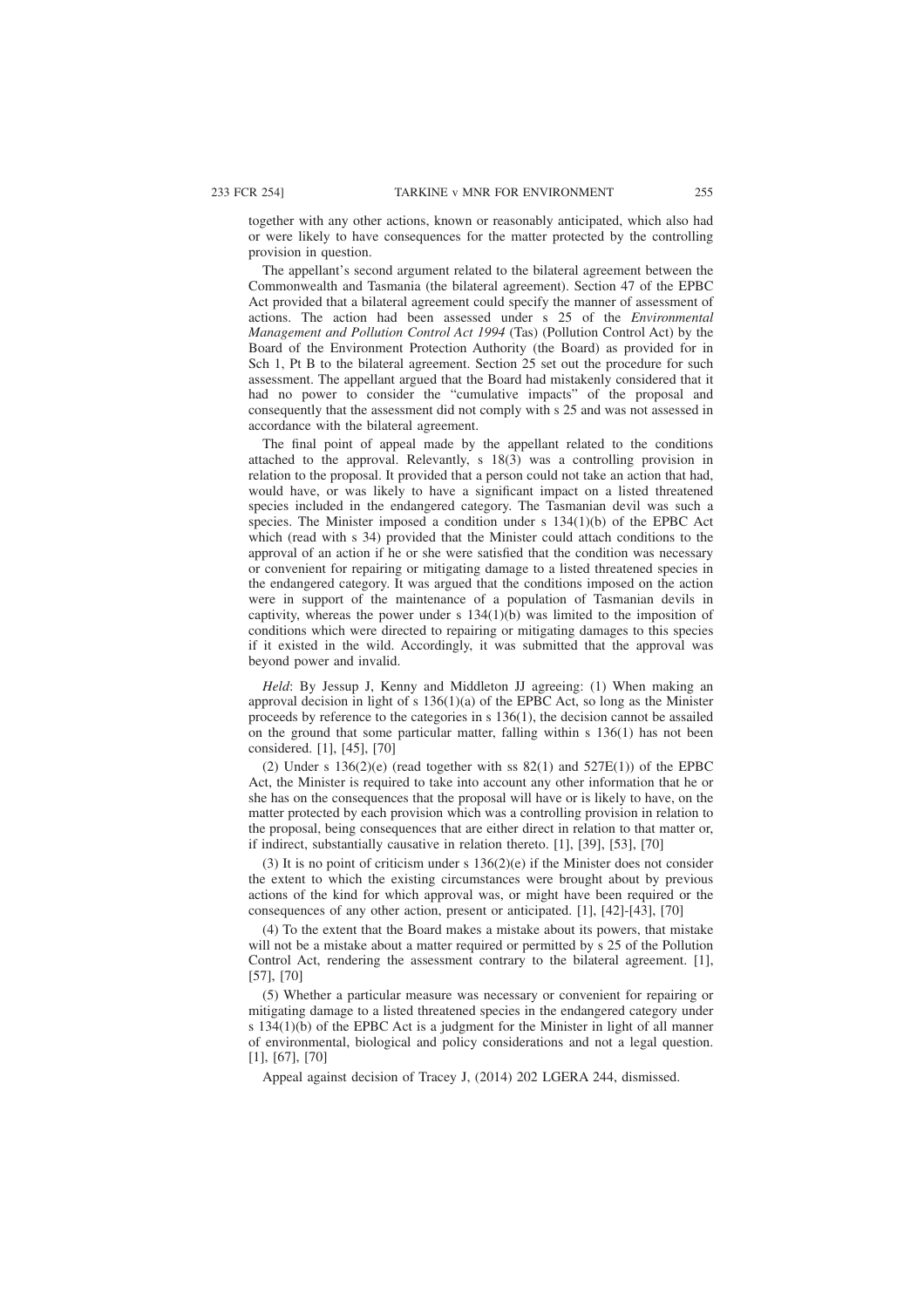## **Cases Cited**

*Blue Wedges Inc v Minister for Environment, Heritage and the Arts* (2008) 167 FCR 463.

*NEAT Domestic Trading Pty Ltd v AWB Ltd* (2003) 216 CLR 277.

*Tarkine National Coalition Inc v Minister for Sustainability, Environment, Water, Population and Communities* (2013) 214 FCR 233.

## **Appeal**

*K Walker* with *E Nekvapil*, for the appellant.

*R Lancaster* SC with *K Richardson*, for the first respondent.

*SB McElwaine* SC with *CJ Gunson*, for the second respondent.

*ME O'Farrell* SC with *J Rudolf*, for the third respondent.

26 June 2015

## **Kenny J.**

I have had the advantage of reading in draft the reasons for judgment of Jessup J. I respectfully agree with his Honour's conclusions with respect to the appellant's three grounds of appeal. Accordingly, I would dismiss the appeal, substantially for the reasons that his Honour has given.

### **Jessup J.**

 $\mathcal{D}$ 

3

4

1

This is an appeal from a judgment of the Court given on 15 May 2014, in which the application of the appellant, Tarkine National Coalition Inc, for judicial review of a decision made on 3 August 2013 by the then federal Minister for the Environment, Heritage and Water ("the Minister") approving a proposed action by the second respondent, Venture Minerals Ltd ("Venture"), to develop and to operate a hematite mine in the Tarkine area of north-western Tasmania ("the proposal") was dismissed. The proceeding below was brought under s 5 of the *Administrative Decisions (Judicial Review) Act 1977* (Cth) and s 39B of the *Judiciary Act 1903* (Cth).

An understanding of the character of the decision made by the Minister on 3 August 2013 requires some consideration to be given to the relevant operation of the Act under which it was made, the *Environment Protection and Biodiversity Conservation Act 1999* (Cth) ("the EPBC Act"). By s 67 of the EPBC Act:

An action that a person proposes to take is a *controlled action* if the taking of the action by the person without approval under Part 9 for the purposes of a provision of Part 3 would be (or would, but for section 25AA or 28AB, be) prohibited by the provision. The provision is a *controlling provision* for the action.

Section 75(1) of the EPBC Act provided as follows:

The Minister must decide:

- (a) whether the action that is the subject of a proposal referred to the Minister is a controlled action; and
- (b) which provisions of Part 3 (if any) are controlling provisions for the action.

In the present case, Venture had made the proposal on 4 April 2012, and, on 24 July 2012, the Minister (then, the Minister for Sustainability, Environment, Water, Population and Communities) determined that the action involved therein was a controlled action, and that the controlling provisions were ss 18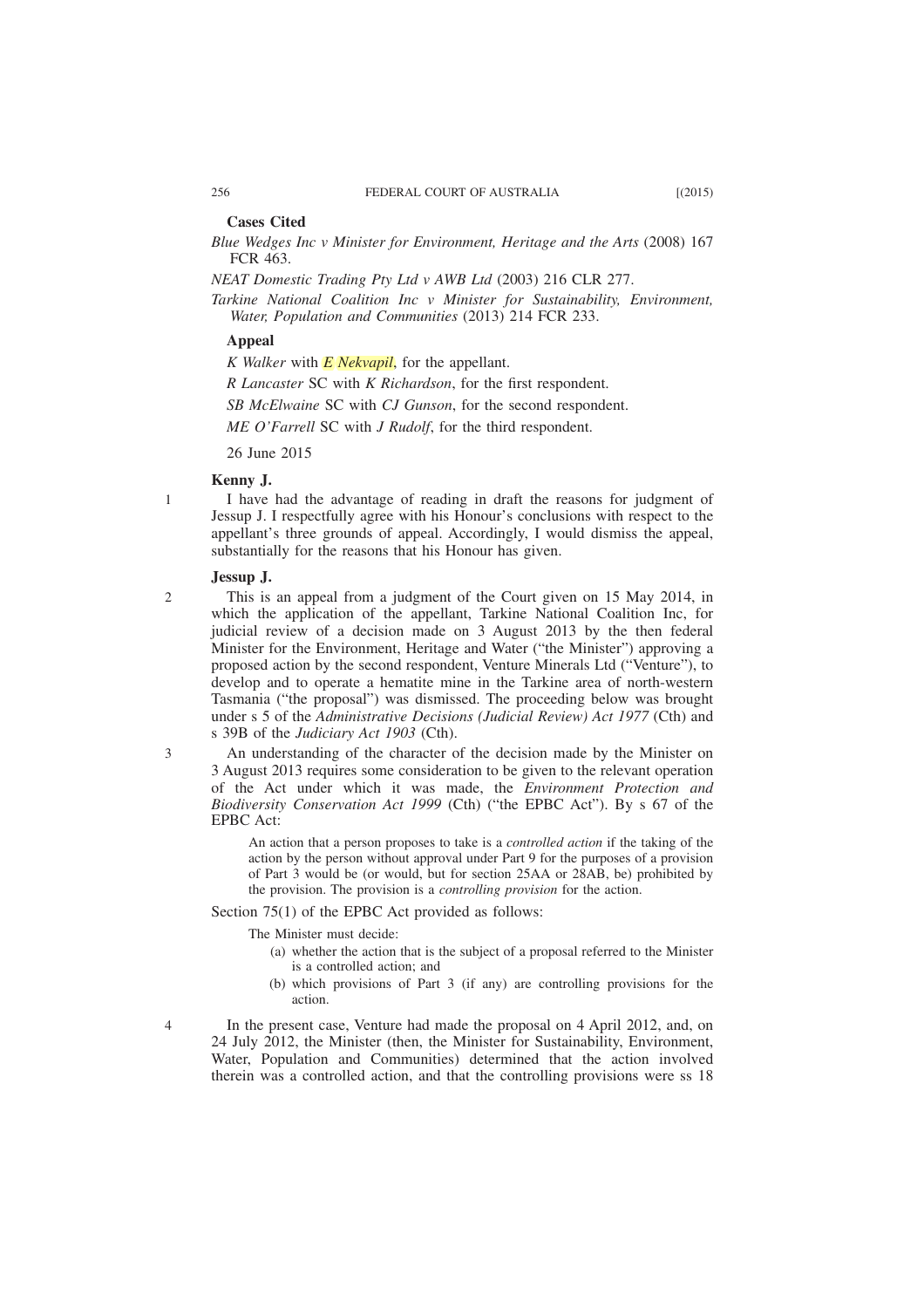and 18A, and ss 20 and 20A, of the EPBC Act. Under the relevant parts of those provisions, implementation of the proposal would have been prohibited, but, by ss  $19(1)$  and  $(2)$ ,  $20(2)$  and  $20A(4)$ , the prohibitions would not apply if the proposal had been approved under Pt 9 of the EPBC Act. Additionally, s 67A provided that a person:

… must not take a controlled action unless an approval of the taking of the action by the person is in operation under Part 9 for the purposes of the relevant provision of Part 3.

The Minister's decision to approve the proposal was made under s 133(1) (in Pt 9) of the EPBC Act, which provided:

After receiving the assessment documentation relating to a controlled action, or the report of a commission that has conducted an inquiry relating to a controlled action, the Minister may approve for the purposes of a controlling provision the taking of the action by a person.

Relevantly to the present case, s 133(8) provided that the expression "assessment documentation" meant, if the controlled action were the subject of an assessment report, that report. Under s 130(2), the expression "assessment report" meant, again relevantly, a report given to the Minister under s 47(4).

Section 47(4) was in Pt 5 of the EPBC Act, headed "Bilateral agreements". Section 45 empowered the Minister to enter into a "bilateral agreement", that is to say:

a written agreement between the Commonwealth and a State or a self-governing Territory that:

- (a) provides for one or more of the following:
	- (i) protecting the environment;
	- (ii) promoting the conservation and ecologically sustainable use of natural resources;
	- (iii) ensuring an efficient, timely and effective process for environmental assessment and approval of actions;
	- (iv) minimising duplication in the environmental assessment and approval process through Commonwealth accreditation of the processes of the State or Territory (or vice versa); and
- (b) is expressed to be a bilateral agreement.

## Section 47 provided as follows:

47 Agreement may declare classes of actions do not need assessment

Declaration of actions that do not need further assessment

(1) A bilateral agreement may declare that actions in a class of actions identified wholly or partly by reference to the fact that they have been assessed in a specified manner need not be assessed under Part 8. Note: A declaration described in subsection (1) can accredit practices, procedures, systems of the State or self-governing Territory for

Prerequisite to declaration

environmental assessment.

- (2) The Minister may enter into a bilateral agreement declaring that actions assessed in a specified manner need not be assessed under Part 8 only if he or she is satisfied that assessment of an action in the specified manner will include assessment of the impacts the action:
	- (a) has or will have; or

5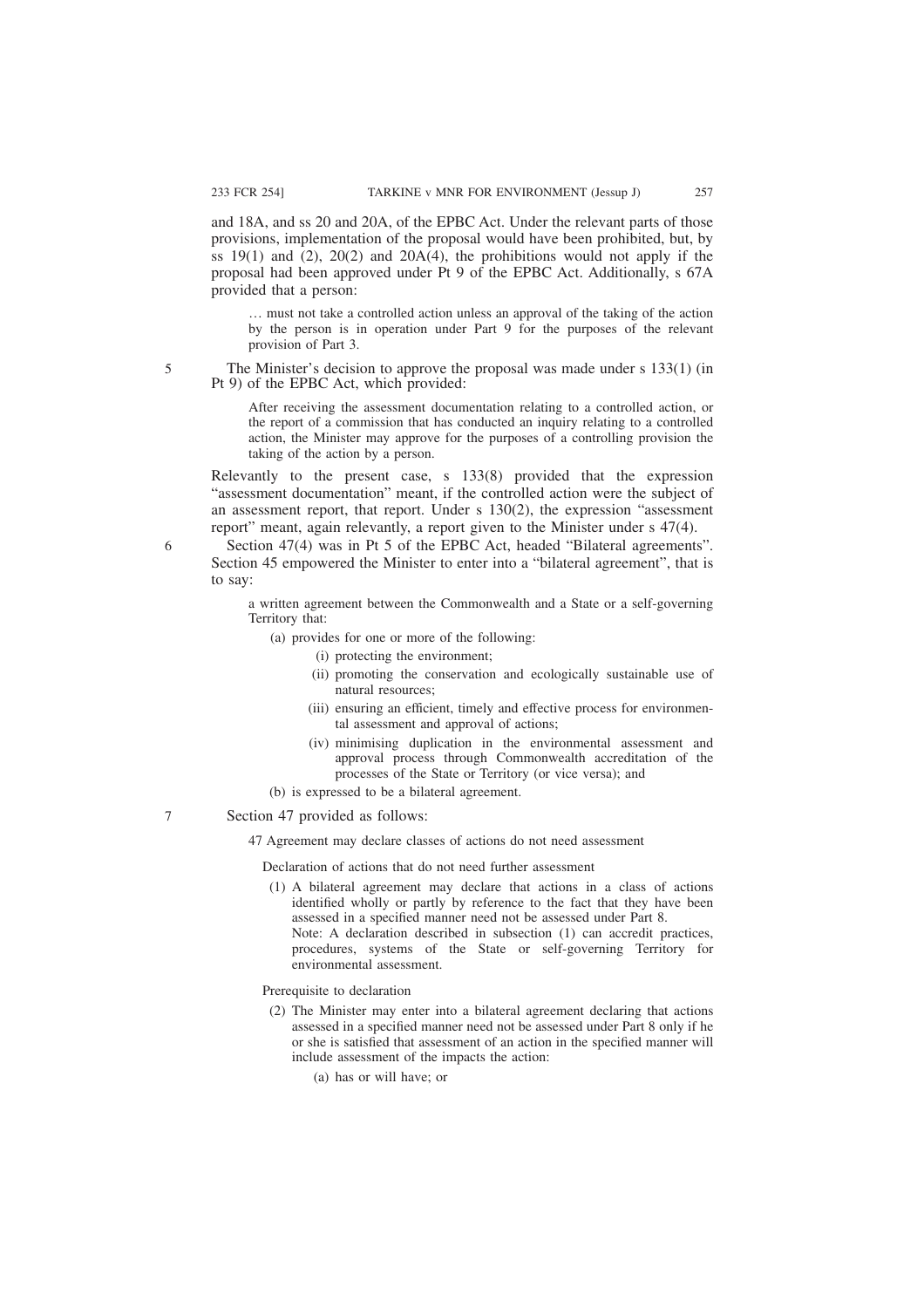on each matter protected by a provision of Part 3.

Assessment approaches that may be accredited

- (3) The manner of assessment of actions that may be specified in a bilateral agreement between the Commonwealth and a State or Territory for the purposes of subsection (1) includes:
	- (a) assessment by any person under a law of the State or Territory; and (b) assessment by any person under an agreement or other instrument made under a law of the State or Territory; and
	- (c) assessment by any person in accordance with criteria specified in an instrument agreed by the parties to the bilateral agreement.

This does not limit subsection (1).

Report on actions that do not need further assessment

(4) If a bilateral agreement has (or could have) the effect that an action need not be assessed under Part 8 but the action must still be approved under Part 9, the agreement must provide for the Minister to receive a report including, or accompanied by, enough information about the relevant impacts of the action to let the Minister make an informed decision whether or not to approve under Part 9 (for the purposes of each controlling provision) the taking of the action.

These provisions were relevant also under Pt 8 of the EPBC Act, which provided for the assessment of the environmental impacts of proposed controlled actions. In that Part, s 83(1) provided as follows:

This Part does not apply in relation to an action if:

- (a) the action is to be taken in a State or self-governing Territory; and
- (b) a bilateral agreement between the Commonwealth and the State or Territory declares that actions in a class that includes the action need not be assessed under this Part; and
- (c) the provision of the bilateral agreement making the declaration is in operation in relation to the action.

Relevantly to the facts of the present case, there was such a bilateral agreement ("the bilateral agreement") between the Commonwealth and Tasmania.

Clause 9.1 of the bilateral agreement provided as follows:

Pursuant to subsection 47(1) of the EPBC Act, it is declared that an action in a class of actions, need not be assessed under Part 8 of the EPBC Act if the action has been assessed in the manner described in Schedule 1 to this agreement. This clause has effect subject to subclause 9.3.

In Sch 1 to the agreement, it was provided as follows:

For the purposes of subclause 9.1 of this bilateral agreement, an action in a class of actions is assessed in the manner specified in this Schedule if it is assessed in accordance with the requirements set out in Part A, Part B, or Part C below.

In the present case, the assessment was carried out under Pt B of the Schedule. Clause 1 of that Part provided as follows:

The assessment is carried out under section 24, section 25, or section 27 of the Tasmanian *Environmental Management and Pollution Control Act 1994* (whether as a result of a permit application under the *Land Use Planning and Approvals Act 1993*, or as a result of a referral of the activity to the Board for assessment).

I shall refer to the *Environmental Management and Pollution Control Act 1994* (Tas) as "the Pollution Control Act".

8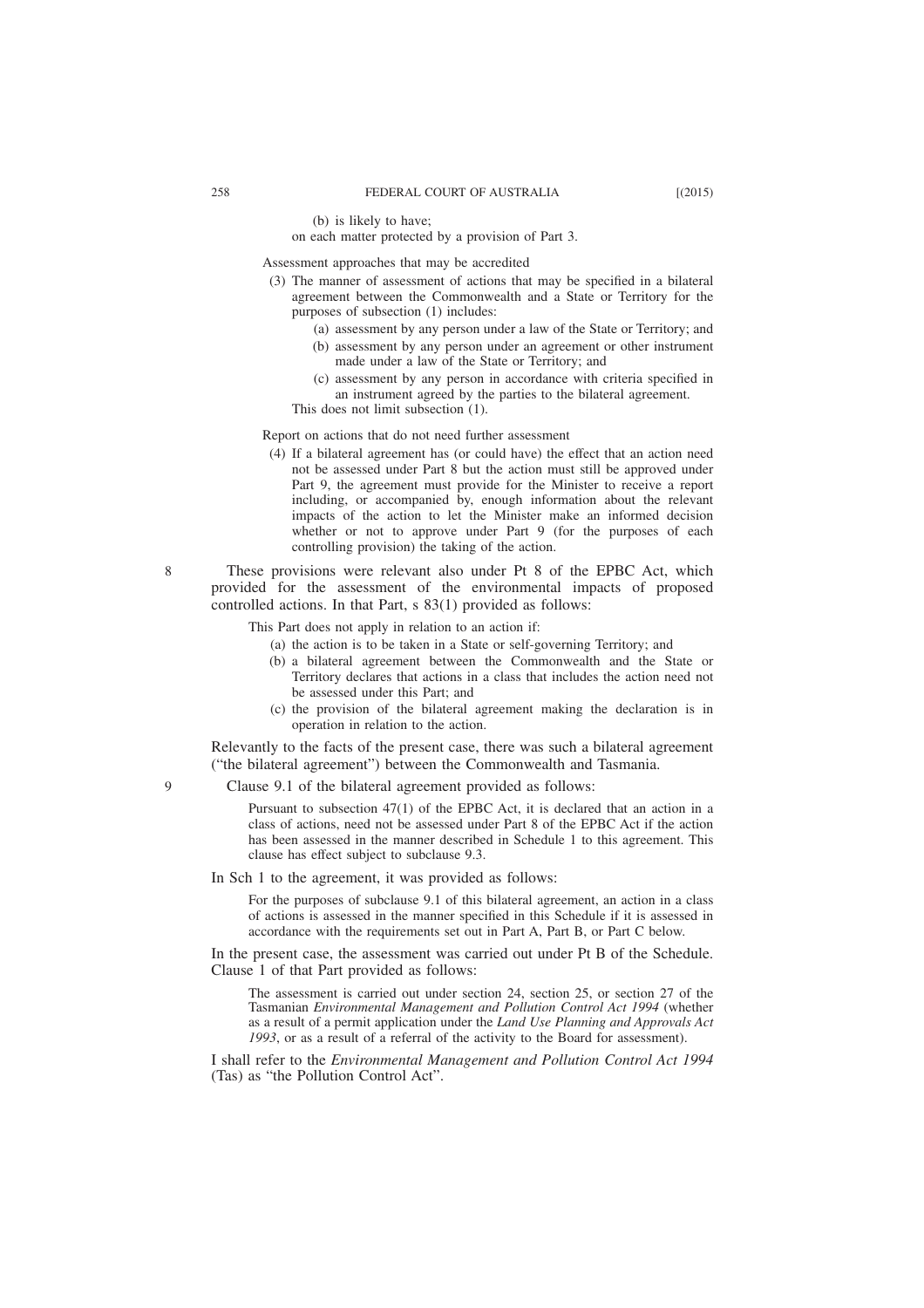Clause 6.3 of Sch 1, Pt B of the bilateral agreement was also relevant on the facts of the present case. It provided as follows: 10

> The Assessment Report contains enough information about the relevant impacts of the proposed action to enable the Commonwealth Environment Minister make [sic] an informed decision whether or not to approve the taking of the action under the EPBC Act, including:

- (a) a description of:
	- (i) the action; and
	- (ii) the places affected by the action; and
	- (iii) any matters of national environmental significance that are likely to be affected by the action; and
- (b) a summary of the relevant impacts of the proposed action; and
- (c) a description of feasible mitigation measures, changes to the action or procedures to prevent or minimise environmental impacts on relevant matters of national environmental significance proposed by the proponent or suggested in public submissions; and
- (d) to the extent practicable, a description of any feasible alternatives to the action that have been identified through the assessment process, and their likely impact on matters of national environmental significance; and
- (e) a statement of conditions for approval of the action that may be imposed to address identified impacts on matters of national environmental significance; and
- (f) a statement of State approval requirements and conditions that apply, or are proposed to apply, to the action when the report is prepared, including a description of the monitoring, enforcement and review procedures that apply, or are proposed to apply, to the action.
- By letter dated 6 August 2012, the Tasmanian Government advised that the proposal would be assessed under Sch 1, Pt B to the bilateral agreement. As the bilateral agreement provided, the assessment was under the Pollution Control Act. Section 25 of that Act provided, relevantly:
	- (1) Where an application has been made to a planning authority under the *Land Use Planning and Approvals Act 1993* for a permit in respect of a use or development of land that is a permissible level 2 activity or a use or development of land that is on the same land as, and is not ancillary to, an existing level 2 activity, the planning authority must —

(b) refer the application to the Board.

- … (2) If the Board determines that it needs to assess the activity to which an application relates under this Act then, unless the application is refused under section 57(2) of the *Land Use Planning and Approvals Act 1993* —
	- (a) the Board is to do the assessment in accordance with the Environmental Impact Assessment Principles and Division 1A and in consultation with the planning authority …
	- …

…

…

- (f) the planning authority, notwithstanding any enactment to the contrary, is not required to assess any matter addressed in the Board's assessment under paragraph (a) …
- (8) Where the Board has required conditions or restrictions to be contained in a permit or has directed a planning authority to refuse to grant a permit, the planning authority —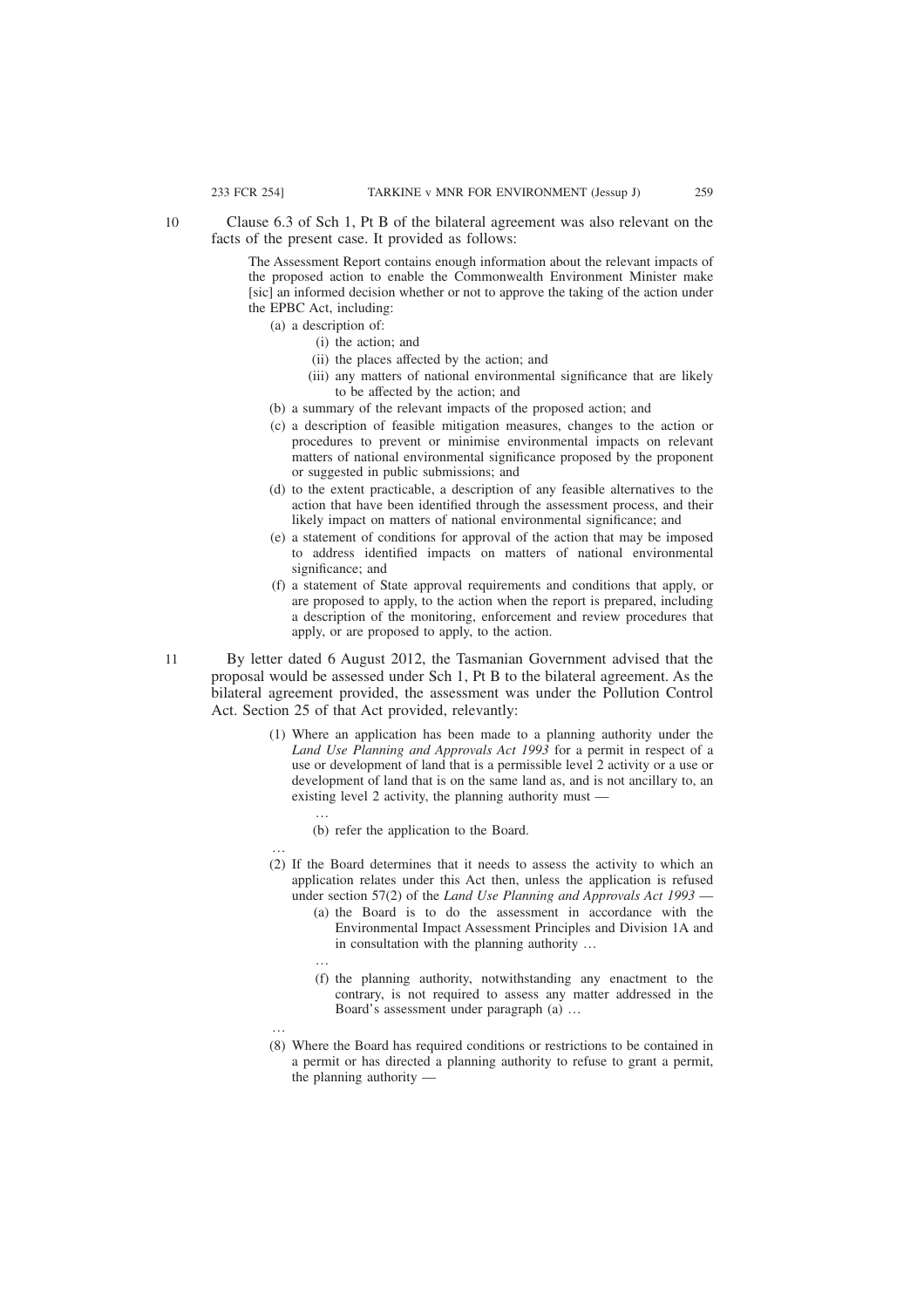- (a) must include any such condition or restriction in a permit granted by it or must not grant the permit; and
- (b) must not include any other condition or restriction which is inconsistent with, or which extends the operation of, any conditions or restrictions which the Board requires to be contained in the permit; and
- (c) must notify the Board of its decision to grant or refuse to grant a permit; and
- (d) must, at the same time as it serves notice of its decision in accordance with section 57(7) of the *Land Use Planning and Approvals Act 1993*, notify in writing the applicant and any persons who made representations under section 57(5) of the *Land Use Planning and Approvals Act 1993* in respect of the application —
	- (i) of the conditions or restrictions that the Board requires to be contained in the permit or of the direction to the planning authority to refuse to grant the permit; and
	- (ii) of the reasons of the Board for requiring the conditions or restrictions to be contained in the permit or for giving the direction: and
- (e) must not, if it grants the permit, exercise its power under section 56(2) of the *Land Use Planning and Approvals Act 1993* in respect of that permit without the prior written consent of the Board.

The "Board" was the Board of the Environment Protection Authority ("the Board") established under the Pollution Control Act.

- By s 51 of the *Land Use Planning and Approvals Act 1993* (Tas), Venture was prohibited from commencing the development involved in the proposal unless a permit had been granted by the relevant planning authority, the West Coast Council ("the Council") and that permit was in effect. Venture applied for such a permit in respect of the proposal. By s 25(1)(b) of the Pollution Control Act, the Council was required to refer Venture's application to the Board, and it did so on 8 November 2012. By s 25(2)(a) of the Pollution Control Act, if the Board decided that it needed to assess the proposal, it was required to carry out that assessment in accordance with Div 1A of Pt 3 of that Act, and in consultation with the Council. In relation to the proposal, the Board did so decide.
- Division 1A of Pt 3 of the Pollution Control Act was headed "Assessment of activities", but the provisions thereof, ss 27A to 27K, were procedural in nature. The relevant substantive provisions were to be found in Pt 5 of the Pollution Control Act, headed "Environmental Impact Assessments". Section 73 provided that a requirement "under any law" for an environmental impact assessment to be undertaken in respect of a proposed environmentally relevant activity was to be read as a requirement for the authority responsible for assessing the proposed activity to undertake an environmental impact assessment "in accordance with the Environmental Impact Assessment Principles". These principles were to be found in s 74 of the Pollution Control Act, subss (2), (3), (4) and (9) whereof provided as follows:
	- (2) The level of assessment which may be required is to be appropriate to the degree of significance of the proposed environmentally relevant activity to the environment and the likely public interest in the proposed activity.
	- (3) Preparation of the case required for assessment of the proposed

12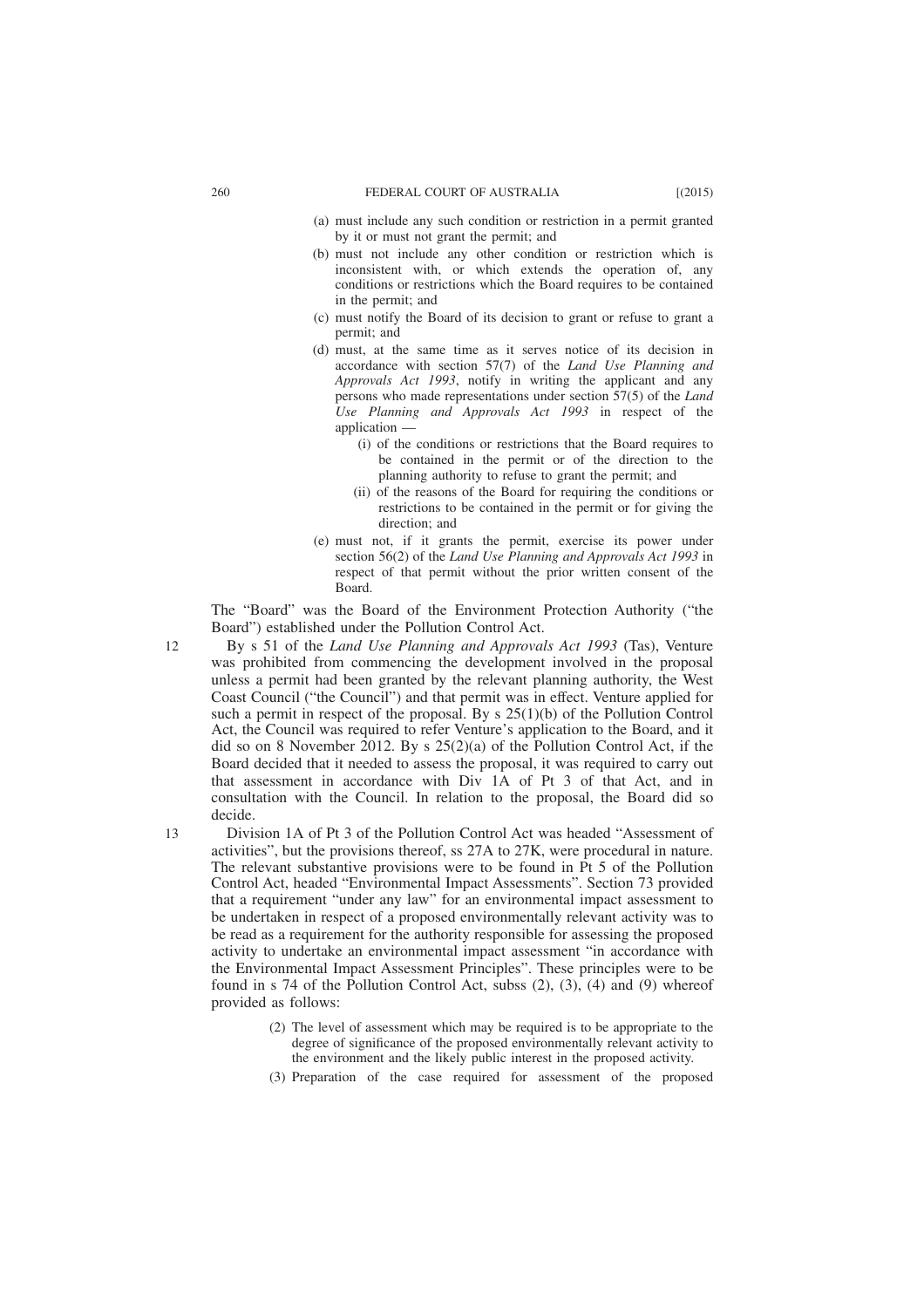…

environmentally relevant activity must be undertaken by the proponent in accordance with the requirements of the authority responsible for assessing the proposed environmentally relevant activity.

- (4) An authority responsible for assessing the proposed environmentally relevant activity must provide the proponent of the proposed activity with guidance on —
	- (a) the potential environmental impacts arising from the proposed activity; and
	- (b) the issues arising from the proposed activity which might give rise to public concern; and
	- (c) the level of assessment required; and
	- (d) the timing for each stage of the assessment.
- (9) The environmental impact assessment is to establish the information base for decision-making on —
	- (a) the environmental impacts of the proposed environmentally relevant activity; and
	- (b) whether the proposed activity should proceed; and
	- (c) any restrictions or conditions under which the proposed activity should proceed; and
	- (d) the management regime under which the proposed activity should proceed.
- In relation to the proposal, a requirement of the Board under s 74(3) of the Pollution Control Act was that Venture prepare a "Development Proposal and Environmental Management Plan" ("DPEMP"). Pursuant to s 74(4), the Board promulgated, in October 2012, a document entitled "Guidelines for the preparation of a Development Proposal and Environmental Management Plan for Venture Minerals Limited Riley's Creek Hematite DSO Mine off Pieman Road, West Coast Tasmania" to assist Venture in preparing a plan for the proposal. Of those guidelines, the primary judge said at [66]:

They drew attention to the Commonwealth's interest in the assessment and the need for approval to be given under the EPBC Act. It referred to the fact that the proposal had been determined by the Commonwealth Minister to be a controlled action under the EPBC Act because it was likely to have a significant impact on listed threatened species and communities and listed migratory species. Attention was directed to the provisions of ss 18, 18A, 20 and 20A of the EPBC Act. The guidelines referred to the bilateral agreement and advised that the proposal would be assessed in accordance with that agreement. It continued:

The DPEMP must therefore specifically describe the impacts of the proposal on the relevant EPBC Act controlling provisions … including a separate chapter that exclusively and fully addresses the matter specified in Schedule 4 of the Commonwealth Environment Protection and Biodiversity Conservation Regulations 2000 as attached (see s 5 EPBC Act requirements).

The guidelines then set out a series of topics which Venture Minerals should deal with in its DPEMP. One of these was headed "Cumulative and Interactive Effects". Under this head Venture Minerals was advised that:

Where relevant, this section should contain an assessment of the potential cumulative effects of the proposal, based on existing and other formally proposed developments in the region, which have not been addressed in previous sections. Interactions between biophysical, socio-economic and cultural effects of the proposal should be discussed.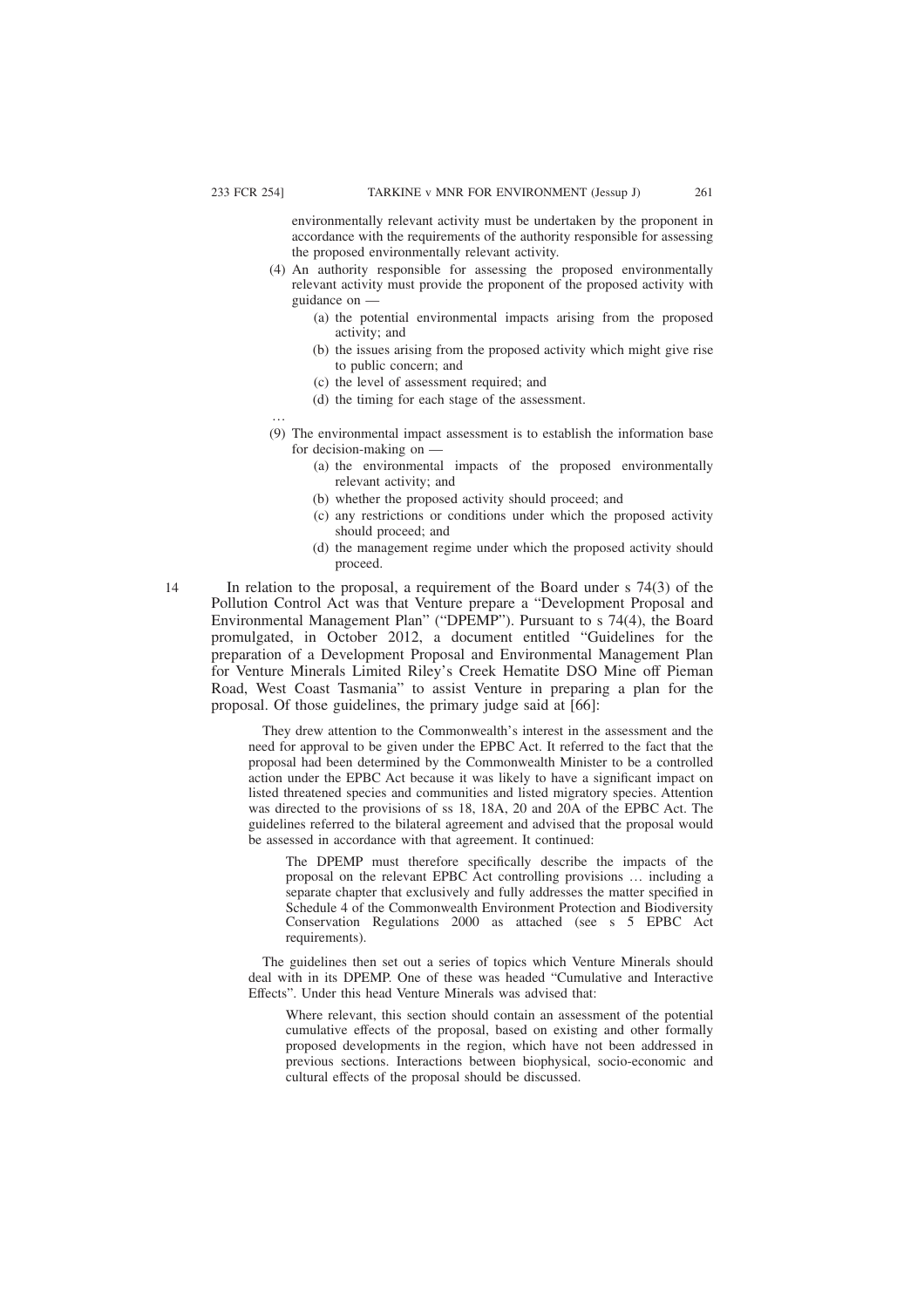Towards the end of the guidelines there was a separate section headed "EPBC ACT REQUIREMENTS". Under this heading there was a sub-heading entitled "Cumulative Impacts". Under this sub-heading Venture Minerals was advised that:

The DPEMP should consider the cumulative impacts on protected matters, of the proposal with other current or planned developments in the vicinity of the site (particularly the Livingstone DSO Hematite Project … and the Mt Lindsay Tin-Tungsten-Magnetite-Copper Mine …). Such impacts may include the potential increase of traffic between mine sites that will have a likely impact on Tasmanian Devils, Spotted-tailed Quolls and Wedge-tailed Eagles.

In accordance with these guidelines, Venture prepared a DPEMP for the proposal. Of that DPEMP, the primary judge said at [68]: 15

> A substantial section (pages 149-171) was devoted to the cumulative and interactive effects of the proposed mine. At the beginning of this section Venture Minerals provided a summary of other activities, current and proposed, in the area of the Riley Creek mine. They included the Rosebery, Renison Bell and Mt Bischoff mines and some Forestry Tasmania coups. Some of these other projects were over 10 kilometres away from the Riley Creek mine site. There followed sections which covered the cumulative impact of developments in the area on air emissions, water drainage, sediment loss, noise, traffic, flora and fauna (including the effect on Tasmanian devils) and on roadkill.

Venture later (in March 2013) supplied supplementary information as part of the DPEMP.

On 15 May 2013, the Board provided the Minister's department with its final assessment report with respect to the proposal. In that report, the Board recommended that certain conditions be attached to any approval of the proposal. On 21 May 2013, the Council approved the proposal subject to the conditions which the Board had recommended. On 5 June 2013, the appellant lodged an appeal against the Council's decision with the Tasmanian Resource Management and Planning Appeal Tribunal ("the Tribunal"). 16

- In the federal sphere, the Board report was an "assessment report" for the purposes of the EPBC Act, and the receipt of it by the Minister (on 15 May 2013) gave him 30 business days, or such longer period as he specified in writing, within which to decide "whether or not to approve, for the purposes of each controlling provision for a controlled action, the taking of the action" referred to in the report: EPBC Act, s  $130(1)$ ,  $(1A)$  and  $(1B)(a)$ . On 3 August 2013 the Minister decided "to approve, subject to conditions, the taking of the proposed action for sections 18 and 18A and sections 20 and 20A of the EPBC Act". On 4 September 2013, the Minister provided a statement of reasons for his decision. 17
- On about 24 September 2013, the Tribunal upheld the Council's decision. 18
- The appellant's first ground of appeal was that the primary judge had erred in holding that the EPBC Act did not require the Minister, in deciding whether to give his approval under s 133, to consider the "cumulative impacts" of the proposal. What the appellant meant by the quoted expression — not a term of art under the EPBC Act — was all the impacts which the proposal itself, any other action past or present, and any known prospective action, would cumulatively have. The primary judge noted that such a requirement was not explicit in the EPBC Act, and held that it was not implicit. His Honour held, 19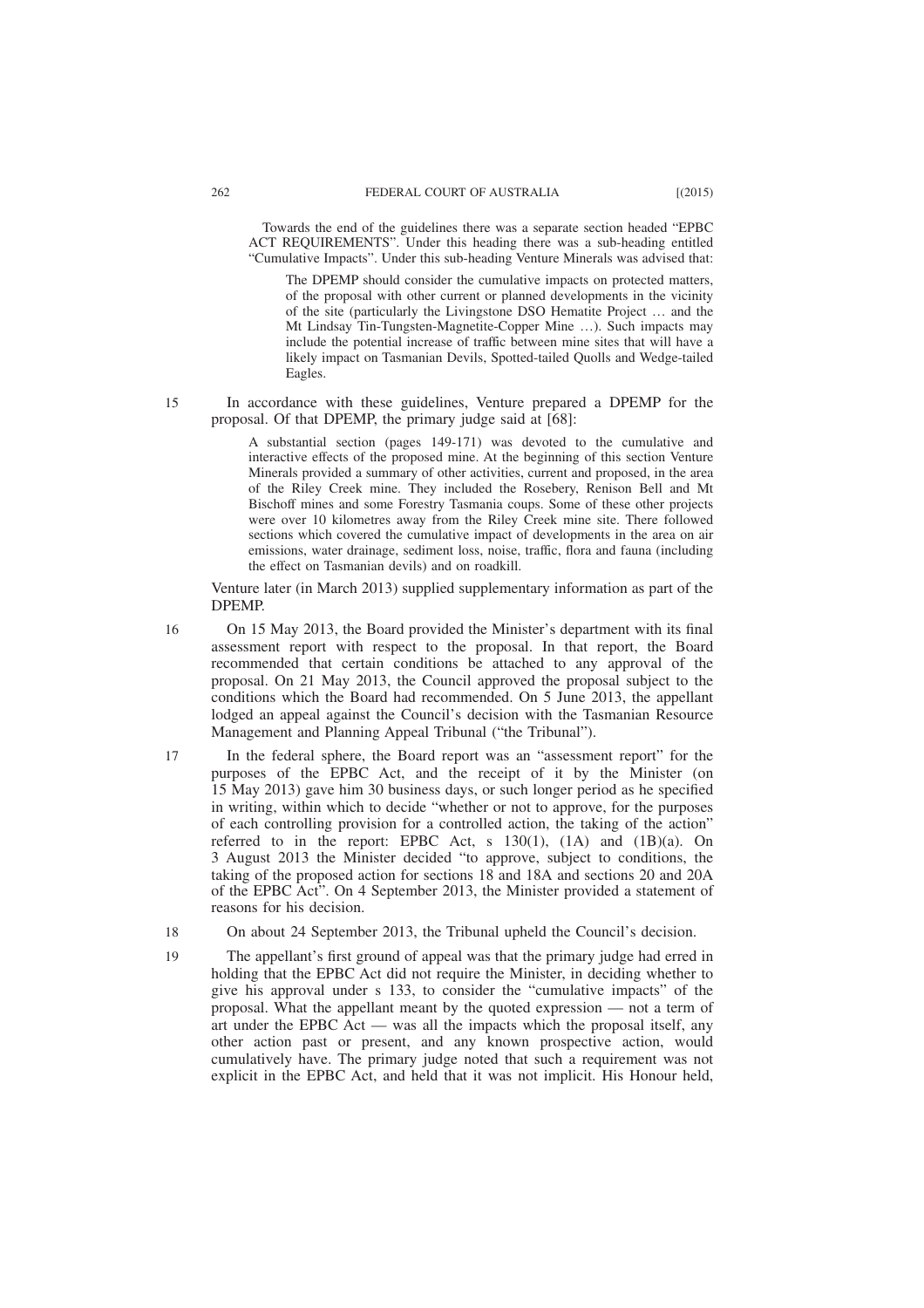therefore, that the Minister was not obliged to give consideration to the "cumulative impacts" in this sense. In the present appeal, the appellant challenges that holding.

The statutory framework which governed the making of the Minister's decision under s 133 of the EPBC Act was a detailed and prescriptive one. Little, if any, room was left for implication. The relevant provisions were to be found in Div 1 of Pt 9 of that Act, headed "Decisions on approval and conditions". Subdivision A, headed "General", contained ss 130 to 135A (including, obviously, the provision under which the power to decide was exercised). Subdivision B was headed "Considerations for approvals and conditions", and contained a series of provisions, ss 136 to 140A, which tightly regulated the decision-making process.

Although not all of the provisions of s 136 itself were relevant to the circumstances of the Minister's decision to approve the proposal, they should all be noted. Section 136 provided as follows:

136 General considerations

Mandatory considerations

- (1) In deciding whether or not to approve the taking of an action, and what conditions to attach to an approval, the Minister must consider the following, so far as they are not inconsistent with any other requirement of this Subdivision:
	- (a) matters relevant to any matter protected by a provision of Part 3 that the Minister has decided is a controlling provision for the action;
	- (b) economic and social matters.

Factors to be taken into account

- (2) In considering those matters, the Minister must take into account:
	- (a) the principles of ecologically sustainable development; and
	- (b) the assessment report (if any) relating to the action; and
	- (ba) if Division 3A of Part 8 (assessment on referral information) applies to the action — the finalised recommendation report relating to the action given to the Minister under subsection  $93(5)$ ; and
	- (bc) if Division 4 of Part 8 (assessment on preliminary documentation) applies to the action:
		- (i) the documents given to the Minister under subsection 95B(1), or the statement given to the Minister under subsection 95B(3), as the case requires, relating to the action; and
		- (ii) the recommendation report relating to the action given to the Minister under section 95C; and
	- (c) if Division 5 (public environment reports) of Part 8 applies to the action:
		- (i) the finalised public environment report relating to the action given to the Minister under section 99; and
		- (ii) the recommendation report relating to the action given to the Minister under section 100; and
	- (ca) if Division 6 (environmental impact statements) of Part 8 applies to the action:
		- (i) the finalised environmental impact statement relating to the action given to the Minister under section 104; and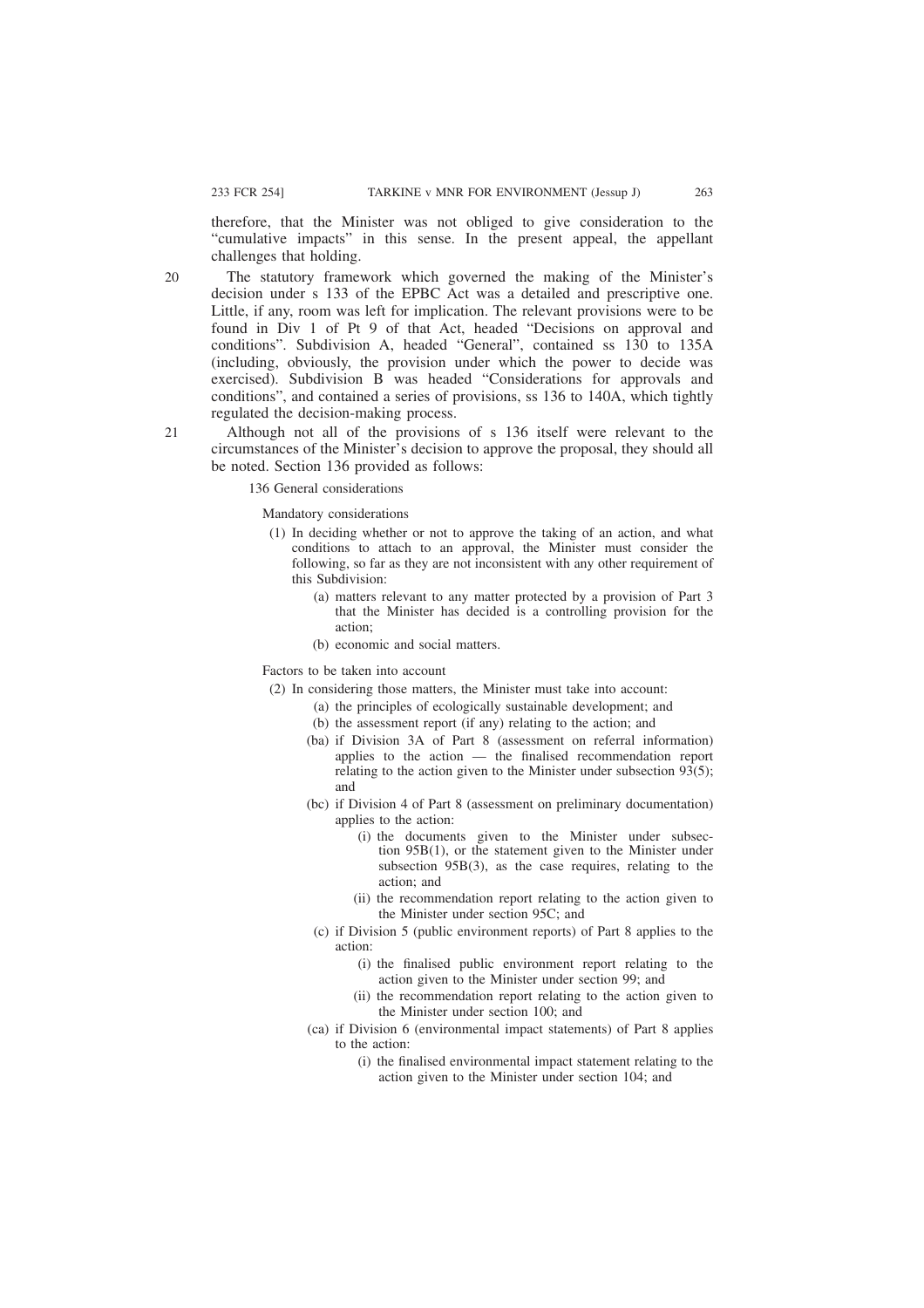- (ii) the recommendation report relating to the action given to the Minister under section 105; and
- (d) if an inquiry was conducted under Division 7 of Part 8 in relation to the action — the report of the commissioners; and
- (e) any other information the Minister has on the relevant impacts of the action (including information in a report on the impacts of actions taken under a policy, plan or program under which the action is to be taken that was given to the Minister under an agreement under Part 10 (about strategic assessments)); and
- (f) any relevant comments given to the Minister in accordance with an invitation under section 131 or 131A; and
- (fa) any relevant advice obtained by the Minister from the Independent Expert Scientific Committee on Coal Seam Gas and Large Coal Mining Development in accordance with section 131AB; and
- (g) if a notice relating to the action was given to the Minister under subsection  $132A(3)$  — the information in the notice.
- Note: The Minister must also take into account any relevant comments given to the Minister in response to an invitation under paragraph 131AA(1)(b). See subsection 131AA(6).
- Person's environmental history
- (4) In deciding whether or not to approve the taking of an action by a person, and what conditions to attach to an approval, the Minister may consider whether the person is a suitable person to be granted an approval, having regard to:
	- (a) the person's history in relation to environmental matters; and
	- (b) if the person is a body corporate the history of its executive officers in relation to environmental matters; and
	- (c) if the person is a body corporate that is a subsidiary of another body or company (the *parent body*) — the history in relation to environmental matters of the parent body and its executive officers.

Minister not to consider other matters

- (5) In deciding whether or not to approve the taking of an action, and what conditions to attach to an approval, the Minister must not consider any matters that the Minister is not required or permitted by this Division to consider.
- Sections 137, 137A and 138 dealt with special areas of the EPBC Act of no present concern.  $22$
- Sections 139 and 140 were, however, potentially of present interest. They provided as follows:  $23$

139 Requirements for decisions about threatened species and endangered communities

- (1) In deciding whether or not to approve for the purposes of a subsection of section 18 or section 18A the taking of an action, and what conditions to attach to such an approval, the Minister must not act inconsistently with:
	- (a) Australia's obligations under:
		- (i) the Biodiversity Convention; or
		- (ii) the Apia Convention; or
		- (iii) CITES; or
	- (b) a recovery plan or threat abatement plan.

(2) If: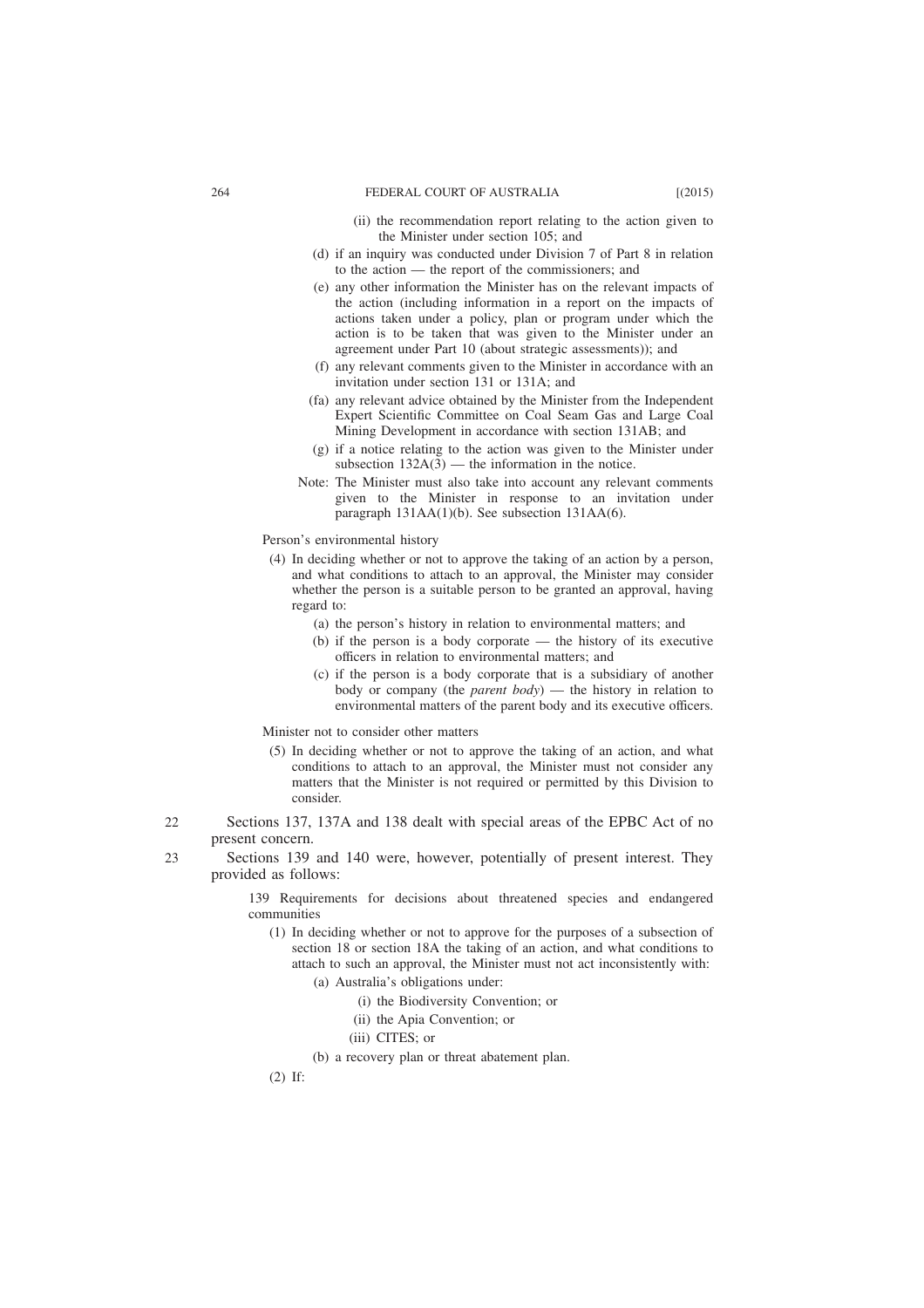- (a) the Minister is considering whether to approve, for the purposes of a subsection of section 18 or section 18A, the taking of an action; and
- (b) the action has or will have, or is likely to have, a significant impact on a particular listed threatened species or a particular listed threatened ecological community;

the Minister must, in deciding whether to so approve the taking of the action, have regard to any approved conservation advice for the species or community.

#### 140 Requirements for decisions about migratory species

In deciding whether or not to approve for the purposes of section 20 or 20A the taking of an action relating to a listed migratory species, and what conditions to attach to such an approval, the Minister must not act inconsistently with Australia's obligations under whichever of the following conventions and agreements because of which the species is listed:

- (a) the Bonn Convention;
- (b) CAMBA;
- (c) JAMBA;

26

27

- (d) an international agreement approved under subsection 209(4).
- The remaining section in Subdiv B, and the final provision in Div 1, s 140A, dealt with a subject of no present concern.  $24$
- Returning to s 136, I would make four observations about the structure and content of this section. First, subss (1) and (2) made a distinction between the matters that the Minister "must consider" (subs (1)) and the things that the Minister "must take into account" in considering those matters (subs (2)). The purpose of subs (1), as it seems to me, was to mark out the broad categories of consideration to which the Minister was required to turn his mind, and specifically to require consideration not only of the matters protected by Pt 3 of the EPBC Act but also of matters that, otherwise, appear to be of no concern under that Act, namely, "economic and social matters". Neither para (a) nor para (b) of s 136(1) dealt, at the level of detail, with particular matters that required consideration. For example, what, if any, particular "social matter" might have required consideration in a proposal that came before the Minister was, it seems, a matter for the Minister. 25

Secondly, the expression "matters relevant" in s 136(1) was not defined in the EPBC Act. By contrast, the expression "relevant impacts", used in s  $136(2)(e)$ , was defined and gave content, at the level of detail, to the Minister's obligation to take things into account. I shall return to this definition below.

Thirdly, while the range of things that the Minister was to take into account under subs (2) was extensive, with the exception of those referred to in paras (a) and (e), each was a concrete document or some similar existing artefact. In effect, what the Minister had to take into account were the contents of those documents or artefacts. This approach to regulation is to be contrasted with a situation in which the things to be taken into account were identified by description, or generically, such as, for example, where a decision-maker was required to take account of the condition of the habitat of a particular species. Subject to the exceptions mentioned, the scheme of s 136 was one in which it was assumed that specific subjects of this and similar kinds were already dealt with in the documents or artefacts referred to. The role of the Minister was to take into account the things that were before him in this way, rather than being either obliged or entitled to undertake additional research or investigations.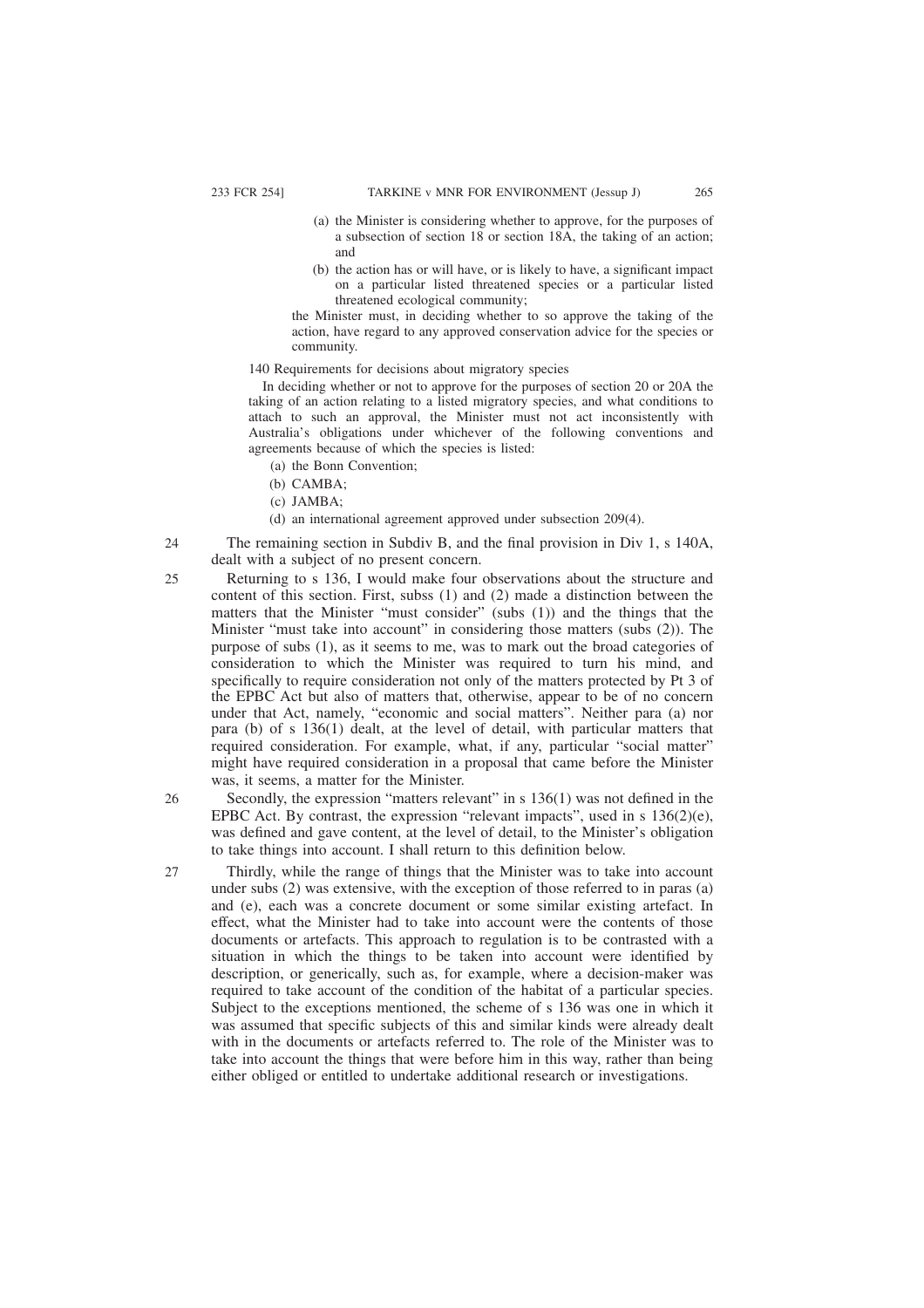Fourthly, the terms of s 136(5) should be noted. While they require no further explanation, they confirm the impression that Subdiv B established a closed system of the matters that the Minister was to consider in making his decision, and the things that should be taken into account.

With respect to the particular things mentioned in  $s$  136(2), to the extent presently relevant, I commence with para (a). The "principles of ecologically sustainable development" were defined in s 3A of the EPBC Act as the following:

- (a) decision-making processes should effectively integrate both long term and short term economic, environmental, social and equitable considerations;
- (b) if there are threats of serious or irreversible environmental damage, lack of full scientific certainty should not be used as a reason for postponing measures to prevent environmental degradation;
- (c) the principle of inter-generational equity that the present generation should ensure that the health, diversity and productivity of the environment is maintained or enhanced for the benefit of future generations;
- (d) the conservation of biological diversity and ecological integrity should be a fundamental consideration in decision-making;
- (e) improved valuation, pricing and incentive mechanisms should be promoted.

As the label applied to them implied, these were very high-level principles of the approach which had to be taken in the decision-making process. Understandably, the appellant made no reference to them in the present appeal.

- Under s 136(2)(b), the "assessment report" was, in the facts of the present case, the report of the Board produced on 15 May 2013.
- Because the assessment of the proposal proceeded conformably with the bilateral agreement, paras (ba), (bc), (c), (ca) and (d) of  $s$  136(2) were not relevant in the present case. 31
- With respect to para (e) of s  $136(2)$ , s  $82(1)$  of the EPBC Act provided the definition of the expression "relevant impacts". It provided as follows: 32

If the Minister has decided under Division 2 of Part 7 that an action is a controlled action, the *relevant impacts* of the action are the impacts that the action:

- (a) has or will have; or
- (b) is likely to have;

on the matter protected by each provision of Part 3 that the Minister has decided under that Division is a controlling provision for the action.

- In s 527E, the EPBC Act contained a definition of "impact" in the following terms: 33
	- (1) For the purposes of this Act, an event or circumstance is an *impact* of an action taken by a person if:
		- (a) the event or circumstance is a direct consequence of the action; or
		- (b) for an event or circumstance that is an indirect consequence of the action — subject to subsection (2), the action is a substantial cause of that event or circumstance.
	- (2) For the purposes of paragraph  $(1)(b)$ , if:
		- (a) a person (the *primary person*) takes an action (the *primary action*); and
		- (b) as a consequence of the primary action, another person (the *secondary person*) takes another action (the *secondary action*); and

28

29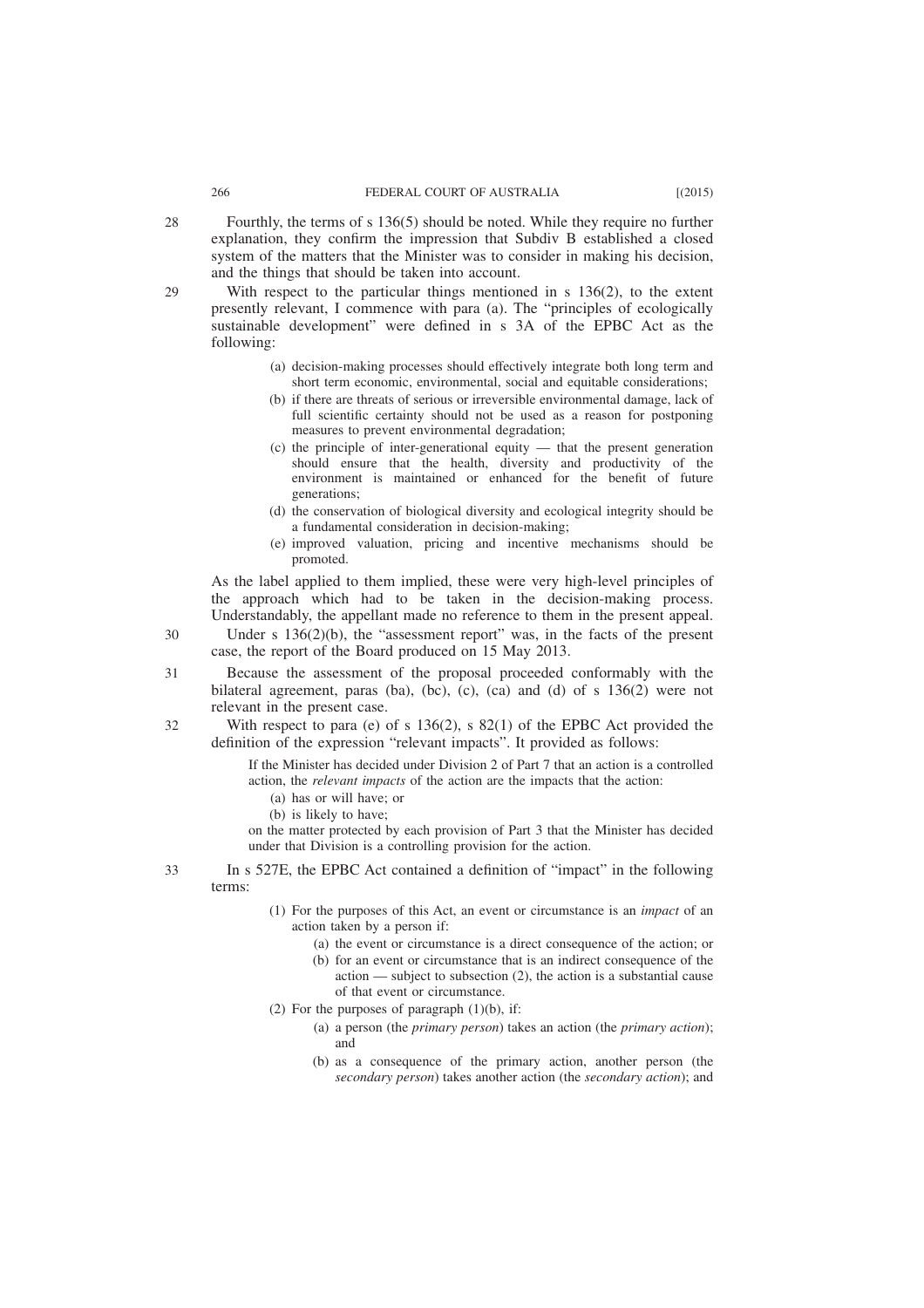- (c) the secondary action is not taken at the direction or request of the primary person; and
- (d) an event or circumstance is a consequence of the secondary action;
- then that event or circumstance is an *impact* of the primary action only if: (e) the primary action facilitates, to a major extent, the secondary action; and
	- (f) the secondary action is:
		- (i) within the contemplation of the primary person; or
		- (ii) a reasonably foreseeable consequence of the primary action; and
	- (g) the event or circumstance is:
		- (i) within the contemplation of the primary person; or
		- (ii) a reasonably foreseeable consequence of the secondary action.
- Paragraph (f) of s 136(2) of the EPBC Act was relevant in the circumstances of the present case, and the Minister did receive comments of the kind referred to. However, this aspect of the legislation was not controversial before the primary judge, and nothing further needs to be said about it here. 34
	- Neither do paras (fa) and (g) of s 136(2) require further mention for the purposes of the present appeal.
	- Although associated with a separate point run by the appellant below (corresponding with the appellant's second ground of appeal), its challenge to the way the primary judge treated its "cumulative impacts" point focused upon the following paragraph in his Honour's reasons:

Part 8 of the EPBC Act does not, in terms, impose on the Minister an obligation to take into account all "cumulative" impacts of a proposed action. The Minister is required to direct his attention to the direct or indirect consequences of the action. In order for an event or circumstance to be an indirect consequence of the action, it must be demonstrated that "the action is a substantial cause of that event or circumstance" (see s  $527E(1)(b)$ ) and that the criteria prescribed by s  $527E(2)$  are met. There is, therefore, no general requirement imposed on the Minister to take into account all impacts of an action. It may be, however, that, in a particular case, an indirect consequence of an action will include the cumulative impact of a secondary action as defined. In such a case the Minister must have regard to such an impact.

- On appeal, it was submitted that his Honour had, in effect, treated "cumulative impacts" as no more than one instance of indirect consequences within the meaning of s  $527E(1)(b)$  of the EPBC Act. It was submitted that cumulative impacts might be either direct or indirect consequences, depending on the circumstances. 37
	- It is now necessary to identify more precisely what the appellant meant by "cumulative impacts". As mentioned, this term did not appear in the EPBC Act. The term "impact" did not appear in s  $136(1)(a)$ . In the setting of the provisions which governed the Minister's approval under s 133, where was the statutory point of anchorage which the appellant's first ground implicitly invoked? I say "implicitly" because, with respect to those involved, the location of this point of anchorage was by no means a conspicuous element in the submissions advanced on behalf of the appellant. As counsel for the appellant herself said in oral submissions, "the term 'cumulative impacts' in fact masks what is really at the heart of this".

35

36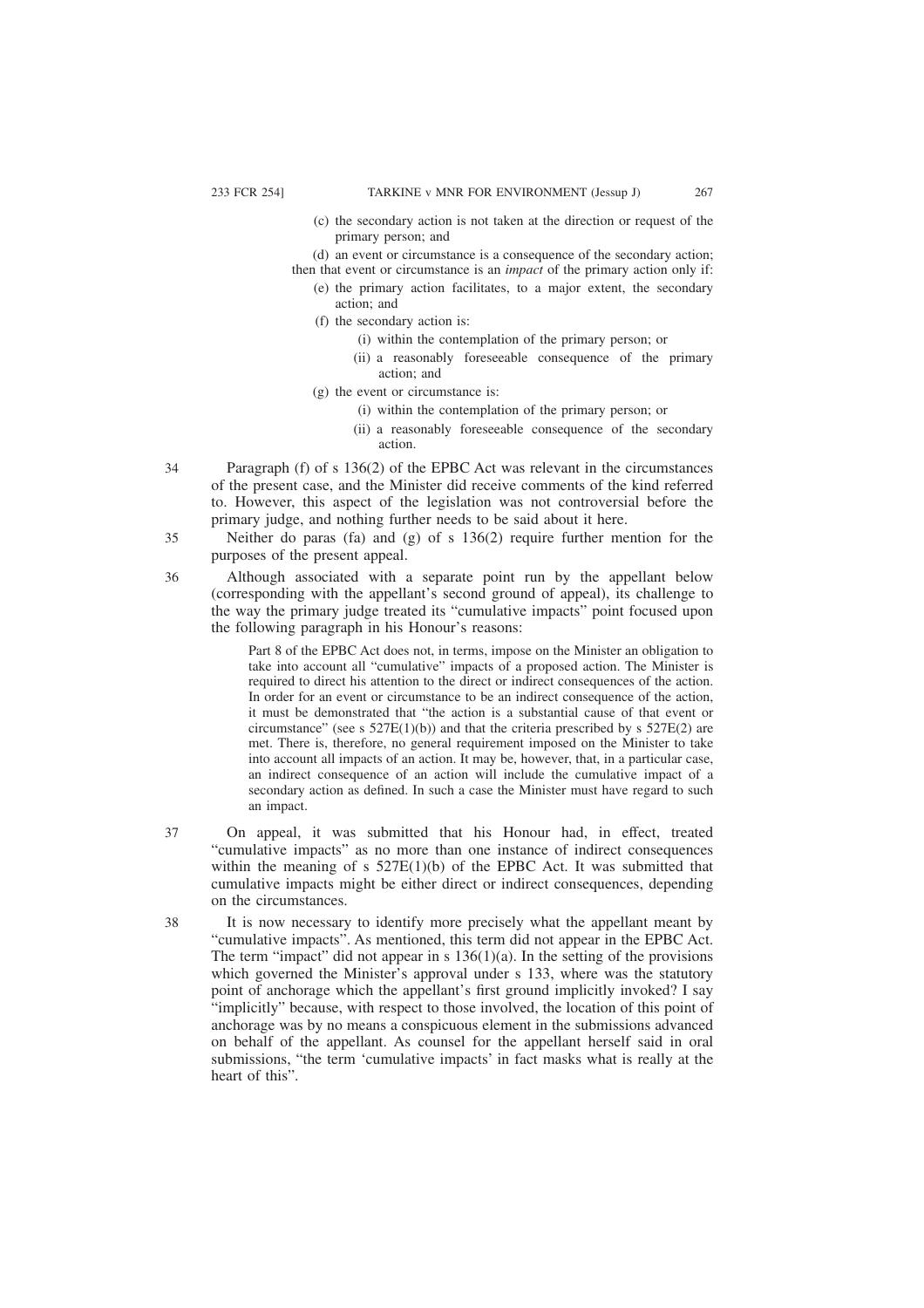- On my reading of the relevant provisions of the EPBC Act, the heart of it is to be found in s  $136(2)(e)$ . Reading ss  $82(1)$  and  $527E$  into s  $136(2)(e)$ , the Minister was required to take into account any other information that he had on the consequences that the proposal would have, or was likely to have, on the matter protected by each provision which was a controlling provision in relation to the proposal, being consequences that were either direct in relation to that matter or, if indirect, were substantially causative in relation thereto.
- 40

42

43

The appellant submitted that it was not sufficient for the Minister to have looked only at the consequences of the proposal itself, in isolation as it were. It was necessary for him to have looked at the end situation actually or prospectively arrived at as a result of the proposal considered together with any other actions, known or reasonably anticipated, which also had, or were likely to have, consequences for the matter protected by the controlling provision in question. In the present case, for example, the consequences of the proposal for Tasmanian devils, including for their habitat, were on any view a subject which the Minister had to take into account under s  $136(2)(e)$  of the EPBC Act. It was the submission of the appellant that he was obliged to look at how that habitat had been affected by existing actions, how it would be, or would be likely to be, affected by the proposal itself, and how it would be, or would be likely to be, affected by other actions of which the Minister was aware but which, at the time of his decision, lay only in the future.

- Relevantly to the matter presently under discussion, a consequence is a result or effect. An obligation to take a consequence into account necessarily implies an existing situation, or base line, against which the result or effect occurs. For a fair-skinned person, a consequence of being exposed to the sun over an extended period is sunburn. In such an example, the assumed base line is a person who is not sunburnt. For an urban metropolis, a consequence of staging a hugely popular international event will, absent ameliorative measures, usually be overcrowded public transport. In such an example, the assumed base line is the metropolis with its normal, resident, population. Likewise, for an endangered species, consideration of the consequences of some action would normally proceed from a base line constituted by the existing circumstances of that species, whether they had been brought about by the natural course of events, by previous human actions which had their own "impacts", or a combination of the two. 41
	- This level of reasoning is, however, a matter of common sense rather than of statutory injunction. So far as the EPBC Act provided, the Minister was required to take into account the consequences of the action under consideration — in the present case, the proposal. If he or she did that, it would be no point of criticism that he or she did not consider the extent to which the existing circumstances were brought about by previous actions of the kind for which approval was, or might have been, required.

But the burden of the appellant's argument in the present case was concerned not so much with what had happened in the past as with other actions, present and future, that might also be expected to have, potentially at least, some consequences of the kind to which the EPBC Act referred. Here the position is, in my view, quite clear. One needs only to express the argument in the language of the statute, as I have done in [39] above, to see that it was the consequences of the proposal as such — or, at the general level, of the "action" under consideration — that had to be the subject of the Minister's attention under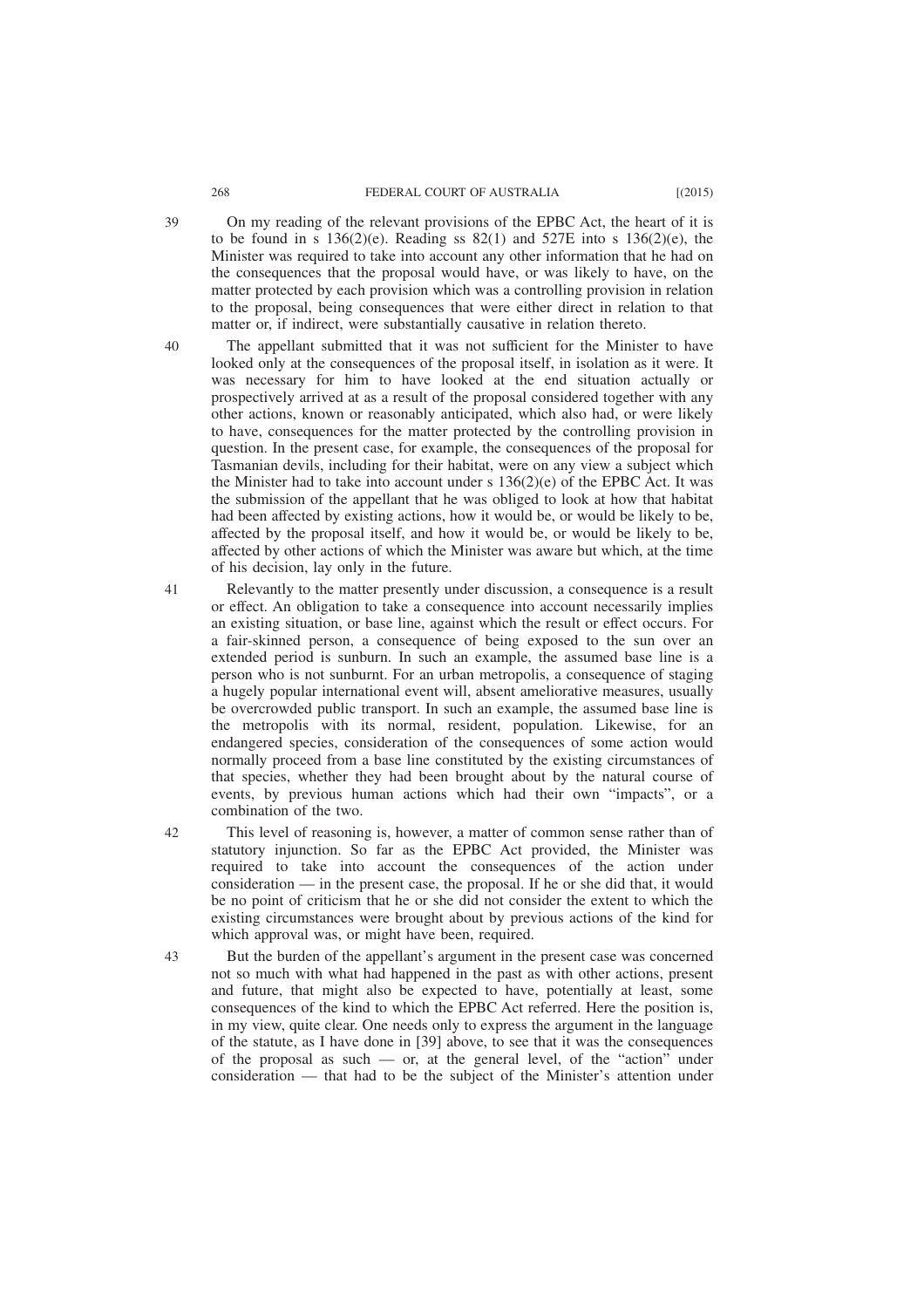s 136(2)(e). The Minister was under no obligation to take account of the consequences of any other action, present or anticipated. In this sense I agree with counsel for the appellant that use of the metaphor "cumulative impacts" tended to mask what lay at the heart of the appellant's contention, namely, that the Minister was obliged to take account of circumstances which were not consequences of the proposal at all, but which presumptively came about by other actions. In my view, that contention should be rejected.

44

45

In what I have written above, I have taken a course through the terms of the legislation that appears, to me at least, to have the greatest potential to yield a positive outcome for the appellant. In that regard, I have focused on s  $136(2)(e)$ of the EPBC Act. In their submissions, counsel for the appellant placed some emphasis on para (a) of subs (1) of this section. As already suggested, I do not regard this as a provision from which the Minister's obligation to take particular matters into account, at the level of detail, may be discerned. Rather, its purpose was, in a sense, categorical. The very same statutory formula was to be found in other, analogous, provisions of the EPBC Act: ss 37B(1), 145D(3) and 146F(1).

With respect to s  $136(1)(a)$ , the primary judge referred to, and adopted, what had been said by North J in *Blue Wedges Inc v Minister for Environment, Heritage and the Arts* (2008) 167 FCR 463 at [115]:

Section 136(1)(a) left it to the Minister to decide what were the matters relevant to the protected matters which he should take into account. The section does not suggest that there was a defined set of specific matters to be taken into account such as might be intended if the section had referred to "all matters relevant" or "the matters relevant".

While I would not dissent from anything here said by North J (although, with respect, I would not tie myself to the proposition that some difference might have been made by the use of the definite article), it will be apparent that I would, for my own part, take a more direct, and less contestable, route to the conclusion that s  $136(1)(a)$  could not be used as a means to make the Minister's choice of subject matter justiciable in a court. I do not regard this provision as the source of any obligation to take particular matters into account, in point of detail. So long as the Minister, in making his or her approval decision, proceeded by reference to the categories in s 136(1), the decision could not be assailed on the ground that some particular matter, falling within either para (a) or para (b), had not been considered. The particular matters that had to be taken into account were the concern of subs (2).

To date in this compartment of my reasons, I have dealt only with the question of law whether s 136 of the EPBC Act required the Minister to consider the "cumulative impacts" of the proposal, as that term was used in the appellant's case on appeal. For the reasons I have given, I would answer that question in the negative.

In the proceeding below, the question also arose, in the alternative as it were, whether the Minister had in fact considered the "cumulative impacts" of the proposal. In point of fact, he did consider actions apart from the proposal itself, and he did so under the rubric of the cumulative impacts of the proposal. This led to an argument by the appellant on appeal which, in my respectful view, demonstrated the unwisdom of the construction of the EPBC Act for which it contended. The appellant found, in material of which the Minister was, presumably, said to be either actually or constructively aware, some limited commentary upon actions other than those he considered. Because he did not

46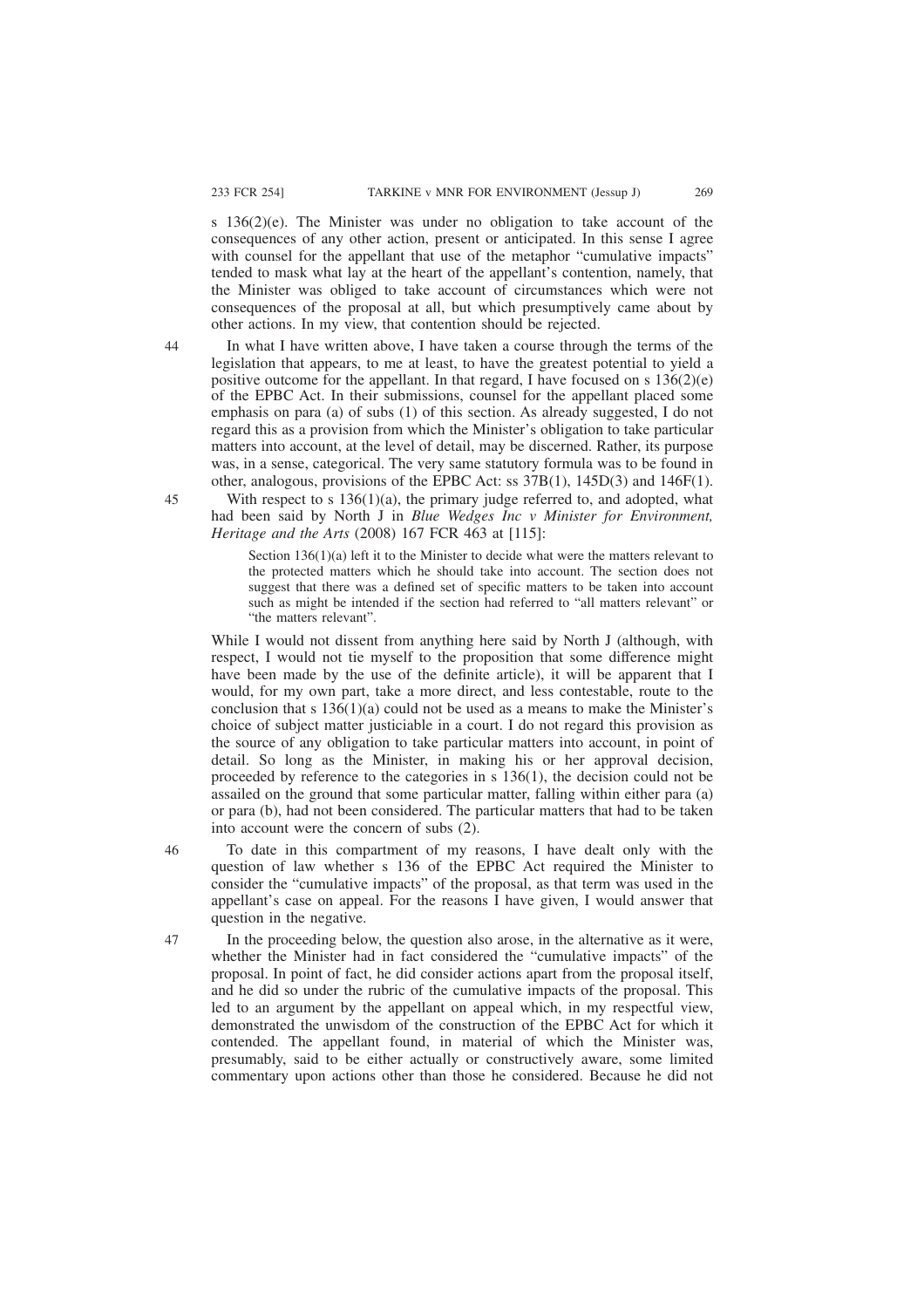As it was developed on appeal, the appellant's submission with regard to the cumulative impacts of the proposal came down to this. In the DPEMP, Venture had given explicit consideration to what it described as "cumulative and interactive effects". It said:

The project area is located approximately 16 km west of the township of Tullah (approximately 25 km by road), and 125 km southwest of Burnie in north western Tasmania.

The Rosebery base metal mine and the Renison Bell tin mine, located south of Tullah on the Murchison Highway, are approximately 10 km directly east and 5 km directly south of the Riley DSO Hematite Mine project respectively.

There are two other mine proposals in the local region, the Mt Lindsay Tin-tungsten-magnetite mine project and the Livingstone DSO mine project, which are located west of the proposed Riley mine along Pieman Road, approximately 10 km and 12 km respectively (Figure 28).

The proposed Riley mine will be located in a region that has a history of forestry, hydro-electric, exploration and mining development. Tullah and Rosebery townships service these activities, and provide stop over points for tourists travelling the West Coast of Tasmania.

The DPEMP provided a "brief summary" of other activities in the area, "current and proposed". It included:

Forestry Tasmania has several coups in State Forest in the Helilog and South Merton Rd areas along Pieman Rd, that are planned for harvesting operations in 2012, 2013 and 2014 (Figure 28). Future management of State Forest in the Helilog and South Merton Rd areas has been discussed by the TFIA round table group. Depending on the outcome of the TFIA, the planned operations in this area for 2012, 2013 and 2014 may change.

Rosebery base metal mine, approximately 10 km directly east of the proposed Riley mine, is an underground mine with capacity to produce approximately 700,000 tonnes of ore a year [footnote omitted]. The ore is processed on site into zinc concentrate, lead concentrate, gold and silver ore and some copper concentrate. Concentrates are transported to the port of Burnie by rail.

Renison Bell tin mine, approximately 5 km south of the proposed Riley Mine, is an underground tin mine. The mine has had several periods of closure since operations began in the 1890s. A \$38 million development program was undertaken during the 1990s to access deeper ore bodies. The project was expected to extend the mine life to at least 2007, but the mine closed in 2003. Production recommenced in February 2005 but operations were again suspended in October 2005.

Mining recommenced in 2008/2009, with the company also operating an open-cut mine at Mt Bischoff, located next to the town of Waratah (35 kms north of the Riley mine), to provide ore feed for the processing plant located at Renison Bell mine (the Renison Tin Concentrator), which was brought up to full production in 2009 [footnote omitted]. In 2009/2010 a total of 392,000 tonnes of ore was mined at the Renison Bell mine, with a further 198,000 tonnes mined at Mt Bischoff, leading to 6,267 tonnes of tin in concentrate being produced [footnote omitted].

The owners of Renison Bell, Metals X limited, have also proposed a project (the Rentails project) aimed at re-processing and recovery of tin from an estimated 19 million tonnes of tailings from the historic processing of tin ores from the mine. The company completed a Detailed Feasibility Study (DFS) in 2008.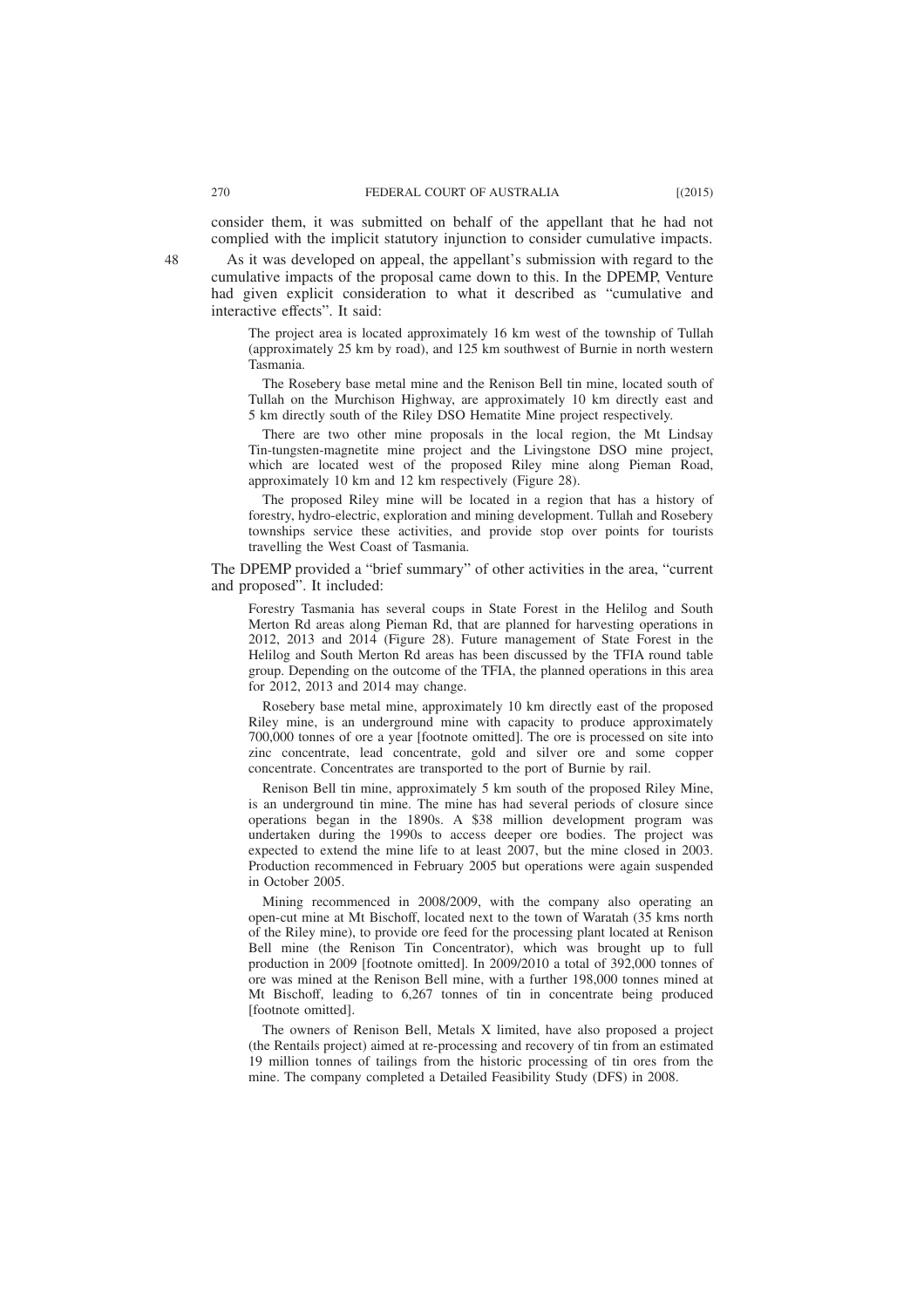The DPEMP proceeded to consider, as "cumulative and interactive effects", air emissions, acid drainage, liquid waste and sediment loss to the environment, noise, traffic, flora and fauna and road kill.

In the submission of the appellant on appeal, given the treatment of these matters in the DPEMP, "one would have expected an intellectual engagement with them evident in the reasons of the Minister".

Next in point of time after the DPEMP was the Board's report of 15 May 2013. Under the heading "Cumulative impacts", that report stated as follows:

The following information is provided for the purpose of determination under the EPBC Act. The Board cannot and has not taken the information in this section into account in its decision making.

### Cumulative Impacts

The Board notes that it can only consider potential impacts from existing sources in relation to any environmental aspect.

The total cumulative land clearance associated with 3 proposed venture minerals mines, 2 potential forestry operations and the Bastyan rail siding is estimated in section 4.22.5 of the DPEMP as 489 ha. This is reported as less than 0.61% of the combined area of reserves in the region and less than 0.15% of the Pieman catchment.

The cumulative effect of land clearance on the devil and spotted-tailed quoll is temporary loss of foraging habitat. This would be lower than 489 ha due to the staging of operations and progressive rehabilitation. It is estimated that less than 5 devils may be temporarily displaced by the combination of the proposals.

It is concluded in the DPEMP that the proposals, either individually or combined, would not cause changes to the environment that would increase the rate of spread of DFTD.

The total number of dusk to dawn vehicle movements form [sic] all proposals is estimated at 107 vehicles during a 12 hour period. On the basis of previous studies, as listed in section 4.22.6 of the DPEMP it is concluded that the proposed roadkill mitigation measures, when implemented for all Venture Mineral's proposals, are likely to be very effective at mitigating the total potential roadkill impact.

### Bastyan rail siding

A botanical survey and fauna habitat assessment was also conducted for the Bastyan rail siding for the purposes of the EPBC Act. This study is included in Appendix H of the DPEMP. The rail siding is not being considered by the EPA Board as part of the Riley proposal as it is subject to a separate planning application process.

The proposed siding area is entirely covered by *E. nitida* forest over leptospermum. No threatened plant species or communities were found. The threatened flora species *Barbearia australis*, listed under the EPBC Act as critically endangered, was not found on the site and it is considered no suitable habitat is present.

The proposal would result in the loss of about 2.3 ha of foraging habitat for the Tasmanian devil and spotted-tailed quoll. The likelihood of any fauna species listed under the EPBC Act being present was considered low to none, depending on the species.

The second sentence in this extract, concerned with the extent of the Board's power, raises another issue in the present appeal, and I shall return to it. What

49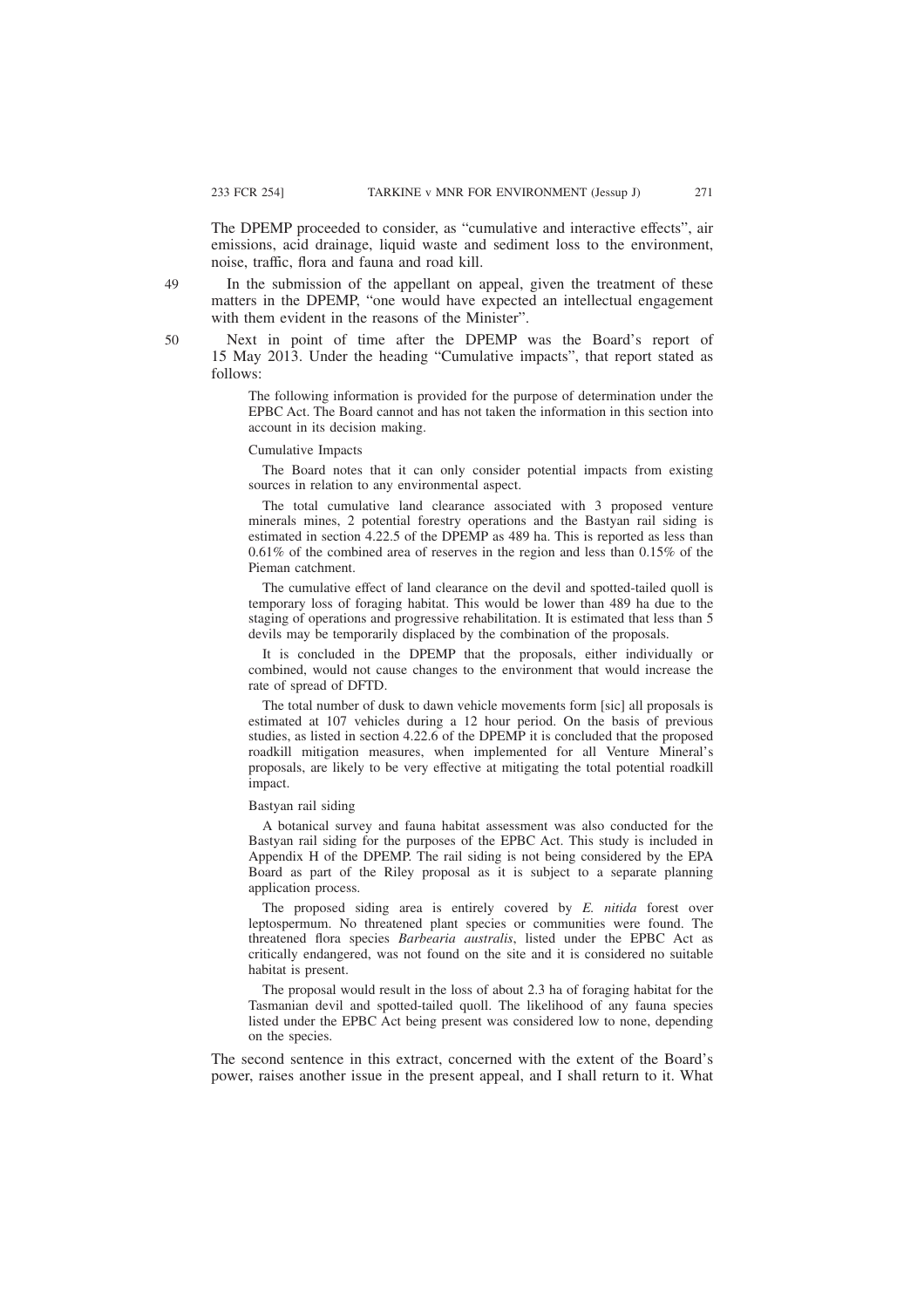should be noted here, however, is that the report commented upon the impacts of three proposed mines by Venture, of two potential forestry operations and of the Bastyan rail siding.

- Finally in this area, I refer to the Minister's statement of reasons of 4 September 2013. Under the heading "Cumulative Impacts", the Minister said:
	- 61. The DPEMP considered the cumulative impacts of the three Venture proposals planned on Pieman Road, the Riley DSO Hematite mine, the Mount Lindsay tin-tungsten-magnetite-copper mine (EPBC 2011/6178) and the Livingstone DSO Hematite Mine (EPBC 2012/6342). I note that the Mt Lindsay and Livingstone proposals will be dependent on market conditions and financing and therefore cannot be guaranteed to go ahead at this point in time. Nevertheless, I have considered the cumulative impact of these developments in my assessment of the Riley proposal.
	- 62. I considered the cumulative impact of habitat loss in the region on the Tasmanian devil. The EPA assessment report noted that the total estimated land clearance resulting from the three Venture proposals and two forestry operations in the vicinity of the proposed action would be 489 ha or 0.61% of the combined area of reserves in the region.
	- 63. The DPEMP found, conservatively, that vegetation clearance in an area of this size could displace between 4 and 5 Tasmanian devils (based on estimated devil density and total area likely to be disturbed). However, as this clearance would be progressive and as a result of the likely sequencing of the three Venture proposals, the number of displaced individuals at any one point in time would be less.
	- 64. Habitat loss is not a main threat to the Tasmanian devil except when it results in the loss of maternal dens, once DFTD become established in an area. The Tasmanian devil habitat within the proposed Venture sites is generally considered sub-optimal foraging habitat. Due to this and given that overall vegetation clearance would be small in scale (at the regional level), occur in stages, and be dispersed over a number of areas, I found that any adverse cumulative impact resulting from habitat loss from all three Venture proposals is insignificant. Moreover (and noting that future approval decisions cannot be pre-empted), cumulative impacts resulting from the loss of habitat are likely to be able to be adequately mitigated and managed. Further consideration of this issue will be undertaken in future assessments.
	- 65. I also considered the cumulative impact of roadkill on the Tasmanian devil. The DPEMP stated that the Riley Mine and the Livingstone proposal have the most significant transport task and would therefore have the largest impact on traffic on Pieman Road. The DPEMP states that operations at Livingstone are not planned to commence until after the completion of mining at the Riley Mine.
	- 66. As a result of scheduling changes since publication of the DPEMP, operations at the Riley Mine are likely to overlap with operations at Livingstone. However, during this period, product mined at Livingstone would be stockpiled on site, resulting in no increase in cumulative vehicle movements. To ensure this occurs, future conditions on the Livingstone proposal (if approved) could restrict traffic movements until transportation of product from Riley is completed.
	- 67. Overlap however between transportation of product at the Riley Mine and transportation of product at Mount Lindsay is likely to occur. The DPEMP states that traffic associated with product transportation at Mount Lindsay would be a significantly lower volume as Mount Lindsay is producing a processed product as opposed to raw ore. As such, product transportation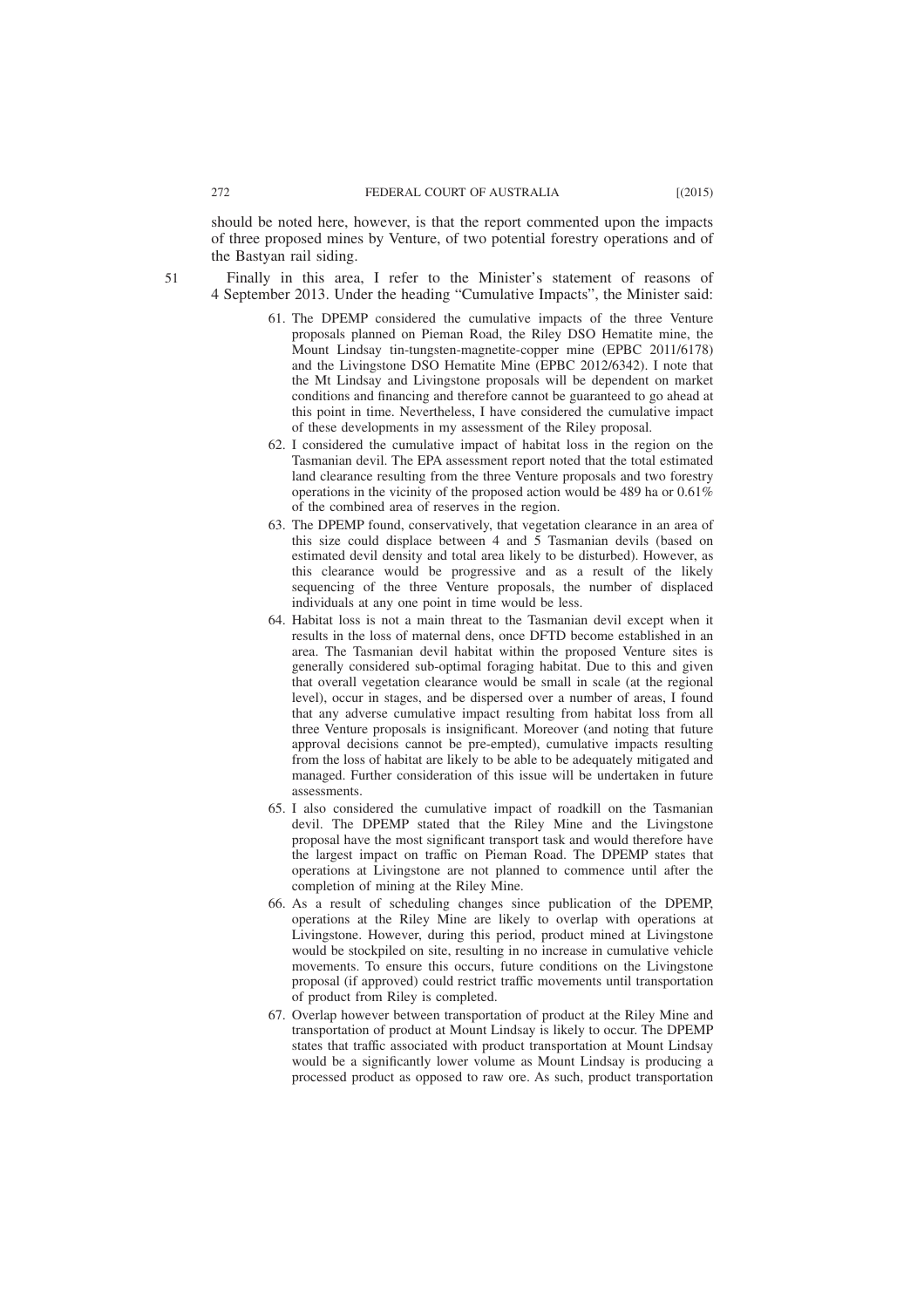at Mount Lindsay has been predicted to add an additional 40 truck movements per day to Pieman Road. These movements would be confined to daylight hours only. The maximum total number of vehicle movements from all three Venture proposals was estimated in the DPEMP at 107 over the 12 hour dusk to dawn period.

- 68. The EPA assessment report noted that the Board of the EPA can only consider potential impacts from existing sources in relation to any environmental aspect. However the assessment concluded that on the basis of previous studies referred to in the DPEMP, the proposed roadkill mitigation measures, when implemented for all three Venture proposals, are likely to be very effective at mitigating the total potential roadkill impact.
- I now return to the submissions made about this on behalf of the appellant. The error which the Minister is said to have made was his omission to consider impacts arising from two existing mines which were referred to in the DPEMP but not in the report of the Board: the Rosebery base metal mine and the Renison Bell tin mine, 10 km and 5 km respectively from the new mine proposed by Venture. In essence, it was not the Minister's refusal to consider cumulative impacts of which the appellant complained before the primary judge: it was the omission of these two mines from the impacts which he considered.
- If I am wrong in the conclusion which I expressed in [46] above, I would nonetheless reject the appellant's argument that the Minister misdirected himself when he made no reference to the Rosebery and Renison Bell mines in his reasons of 4 September 2013. In this part of the appeal, if the appellant cannot succeed by reliance on s 136(2)(e) of the EPBC Act, it surely could not succeed under subs  $(1)(a)$  of the section, or under any other arguably relevant provision. For reasons I have given earlier, under s  $136(2)(e)$ , the question would be whether the Minister was possessed of information that showed that the operations of these other mines would contribute, or were likely to contribute, to the consequences that the proposal would have, or was likely to have, on the matter protected by each provision which was a controlling provision in relation to the proposal. In the present case, the Minister did, it seems, have a copy of the DPEMP, but whether that contained information which answered the statutory description was, in my view, a question for the Minister to decide. Only if that question were answered in the affirmative would the Minister have then come under an obligation to take account of the consequences referred to. Some circularity may be discerned in all of this, of course, but it does not mean that it is sufficient for the appellant, in later court proceedings, to point to some arguably relevant fact or circumstance which was not taken into account as a basis for assailing the validity of the Minister's decision.

For the above reasons, I would reject the appellant's first ground of appeal. 54

As developed in argument, the appellant's second ground of appeal was that the primary judge was in error in not holding that, on the facts of the case, s 83(1) of the EPBC Act did not "disapply" Pt 8 of that Act in respect of the proposal. In short, the point was that the Board took the view that it was neither required nor permitted, in its role under the Pollution Control Act, to take the "cumulative impacts" of the proposal into account, that this was an erroneous view of the Board's powers in that it was at least permitted to take such impacts into account, that the Board's assessment was not, therefore, done "under" s 25

52

53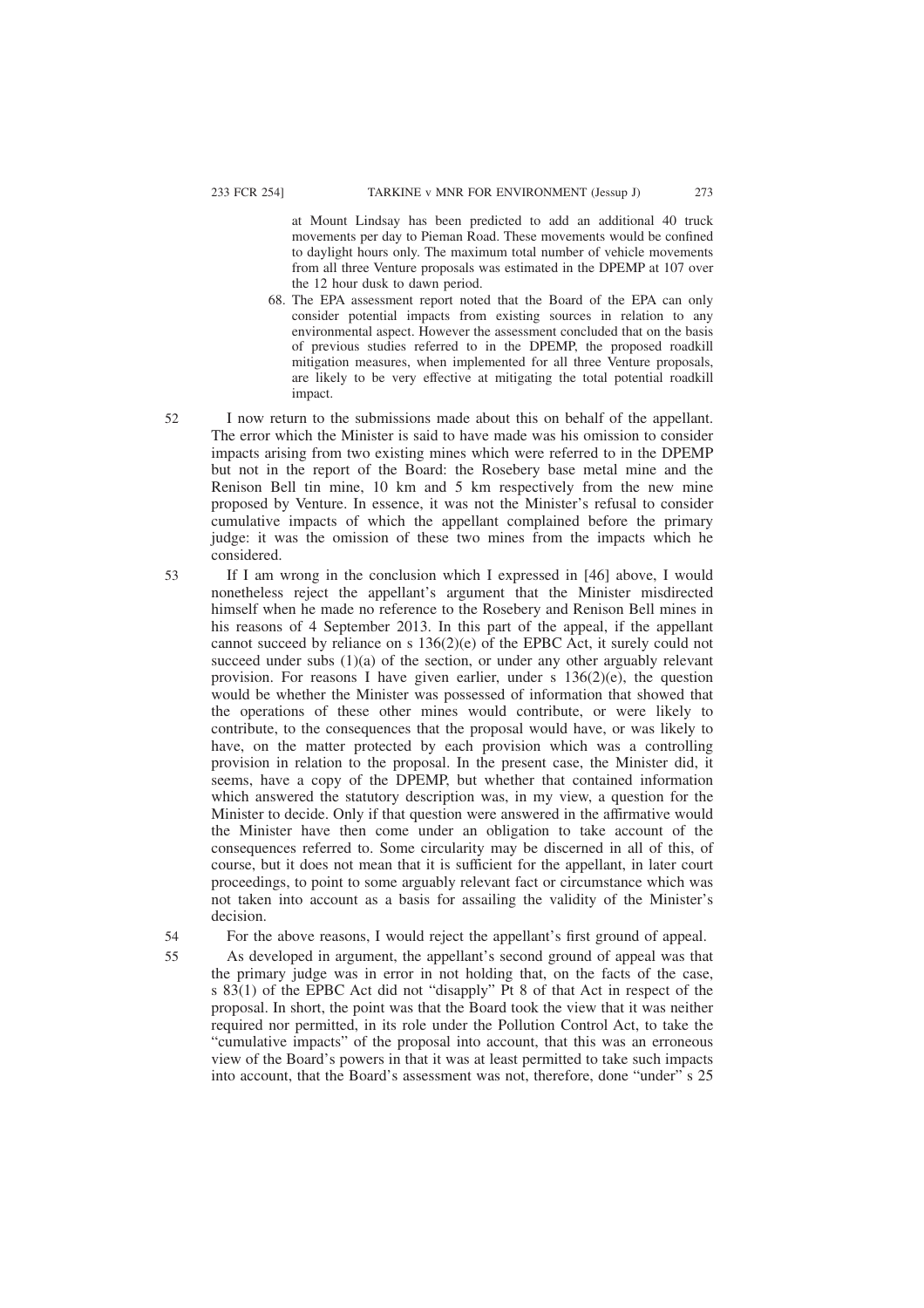of the Pollution Control Act as required by cl 1 of Pt B of Sch 1 to the bilateral agreement, that the proposal was not, therefore, assessed in the manner prescribed in that Schedule within the meaning of cl 9.1 of the bilateral agreement, and, finally, that the provision of the bilateral agreement making the declaration (cl 9.1) was not, therefore, "in operation" in relation to the proposal for the purposes of s  $83(1)(c)$  of the EPBC Act.

56

In his reasons of 15 May 2014, the primary judge rejected this argument at the third step. That is to say, his Honour took the view that the fact (which he accepted) that the Board was mistaken in the view that it was not permitted to take cumulative impacts into account did not produce the result that its assessment was not done "under" s 25 of the Pollution Control Act. His Honour said:

- 90 In any event there is an air of unreality about the submission that the Board failed to conduct its assessment, to the extent that it involved consideration of cumulative impacts, under s 25 of the EMPC Act. There can be no doubt that the Board conducted the assessment process under s 25. As part of the assessment process it promulgated guidelines which required Venture Minerals to provide information and submissions relating to the cumulative impact of the mine development and other adjacent projects on aspects of environmental concern. Venture Minerals responded by providing extensive information and comment.
- 91 It is true that, when the Board came to prepare its report, it took the view, mistakenly in my opinion, that it was not able to have regard to such considerations for the purpose of making its assessment for the purposes of the EMPC Act. As a result it did not do so. Nonetheless, it undertook an assessment of the cumulative impact of the Riley Creek mine and two other proposed and adjacent mines. It did so because, as had been anticipated in the guidelines, this was information which the Board knew the Minister would need to take into account when he made his decision under the EPBC Act.
- 92 In *NEAT Domestic Trading Pty Ltd v AWB Limited* (2003) 216 CLR 277 at 288 Gleeson CJ dealt with competing contentions as to what considerations a statutory body was required to take into account in making a particular decision. The question, his Honour said (at 288), was "what, if anything, the Act requires, or permits, or forbids [the authority] to take into account in giving effect to its role in the system." On its proper construction s 25 of the EMPC Act neither required nor forbad the Board from having regard to cumulative impacts of the proposed mines on matters of environmental concern. The Board was, therefore, permitted, had it wished to do so for the purposes of its assessment, to have regard to these matters. Although it chose not to do so it, nevertheless, included in its assessment report an analysis of the combined impact of three proposed mines including that at Riley Creek. It did so to assist the Minister in making his decision under Part 9 of the EPBC Act. It could also have done so for the purposes of reaching its decision under the EMPC Act. The fact that it did not does not mean that assessment was not carried out under s 25. It was. The resultant report was provided to the Minister in accordance with the provisions of the bilateral agreement. The Board's mistaken view as to the extent of its powers under s 25 could have no bearing on the efficacy of the Minister's decision to approve the development.
- I agree with his Honour that the circumstance that the Board mistakenly considered that it had no power to consider what have been described as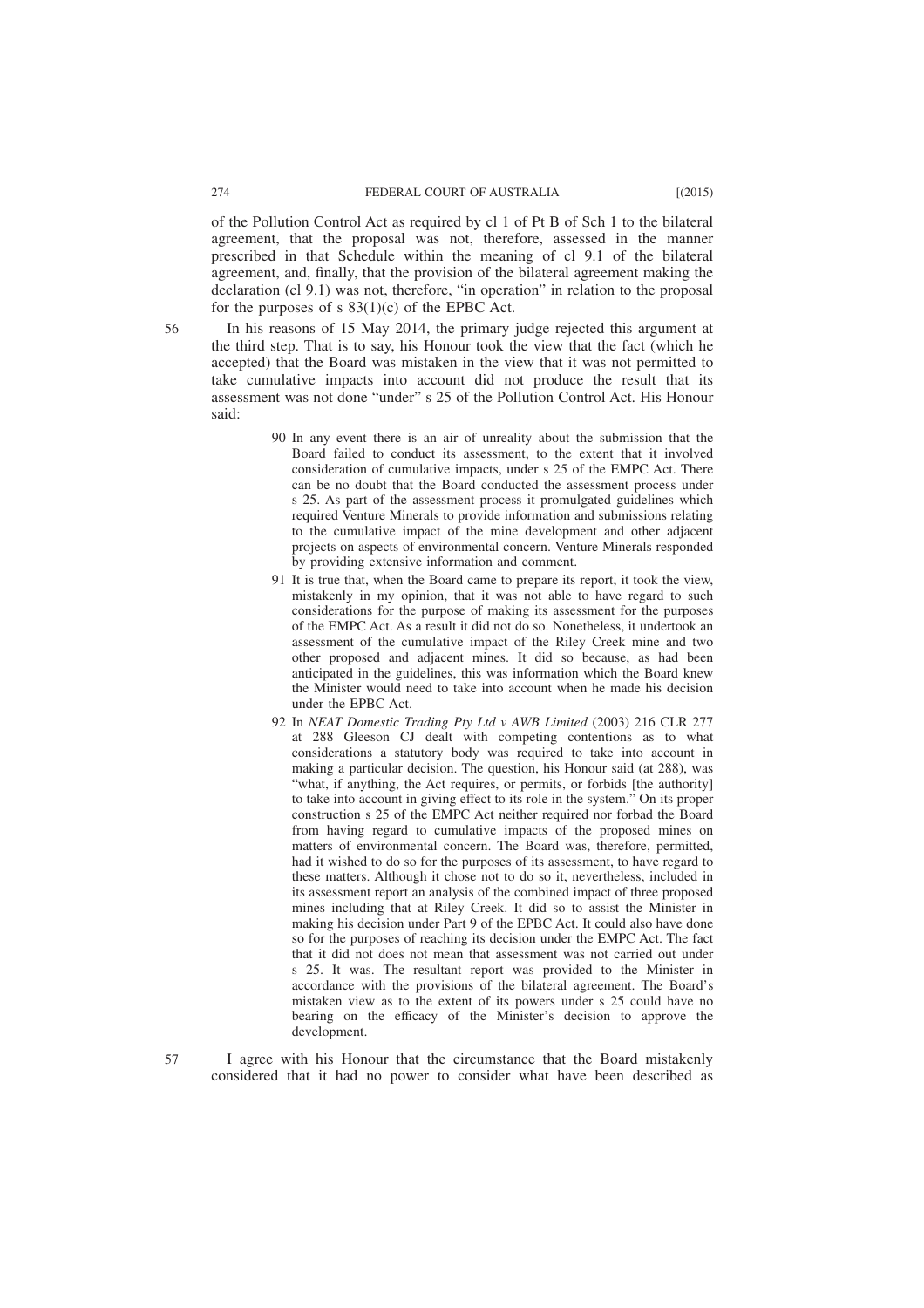"cumulative impacts" did not mean that its assessment was not done under s 25 of the Pollution Control Act. Section 25 was not concerned with the subject or content of the Board's assessment: its concern was largely with process. To the extent that the Board made a mistake about the extent of its powers, that was not a mistake about a matter required or permitted by s 25. In the circumstances of the present case, what the Board was permitted or required to consider, in point of subject matter, was prescribed by cl 6.3 of Pt B of Sch 1 to the bilateral agreement (see [10] above).

58

60

Clause 6.3 was self-evidently reflective of the structure and requirements of the EPBC Act. When the clause used the term "relevant impacts", it did so in the defined sense under the EPBC Act. It was that term which marked out the scope of the assessment with which cl 6.3 was concerned. For reasons which I have given earlier, the term did not draw into the scope of the assessment the matter of "cumulative impacts" in the sense advanced by the appellant in this proceeding. The Board's assessment, therefore, was conformable with the requirements of cl 6.3, notwithstanding that it took no account of such impacts (other than by way of providing further information to the Minister, as mentioned in [50] above).

For those reasons, I would reject the appellant's second ground of appeal. 59

- The appellant's third ground of appeal relates to two conditions to which the Minister's approval of the proposal under s 133 of the EPBC Act was made subject. It was submitted on behalf of the appellant that the Minister did not have power to impose those conditions, the result of which was that the approval itself was beyond power and invalid. A like submission had been made, and rejected, in *Tarkine National Coalition Inc v Minister for Sustainability, Environment, Water, Population and Communities* (2013) 214 FCR 233. Before the primary judge in the present case, the submission was made as a matter of formality, it not being suggested that the earlier judgment was clearly wrong. Uncontroversially, his Honour followed the earlier judgment, at the same time expressing his own opinion that it was correct. It is now submitted, on appeal, that that judgment should be overruled.
- To understand this ground, it will be necessary to refer to some additional provisions of the EPBC Act, and to the facts of the matter to the extent that the appellant relied on them. As mentioned earlier in these reasons, s 18 was a "controlling provision" in relation to the proposal. Relevantly to this ground, s 18(3) provided that a person must not take an action that had, would have, or was likely to have, a significant impact on "a listed threatened species included in the endangered category". The Tasmanian devil was such a species.

62

61

The conditions to which the Minister made his approval subject in the present case were imposed under s 134 of the EPBC Act, subss (1) and (2) of which provided as follows:

**Generally** 

- (1) The Minister may attach a condition to the approval of the action if he or she is satisfied that the condition is necessary or convenient for:
	- (a) protecting a matter protected by a provision of Part 3 for which the approval has effect (whether or not the protection is protection from the action); or
	- (b) repairing or mitigating damage to a matter protected by a provision of Part 3 for which the approval has effect (whether or not the damage has been, will be or is likely to be caused by the action).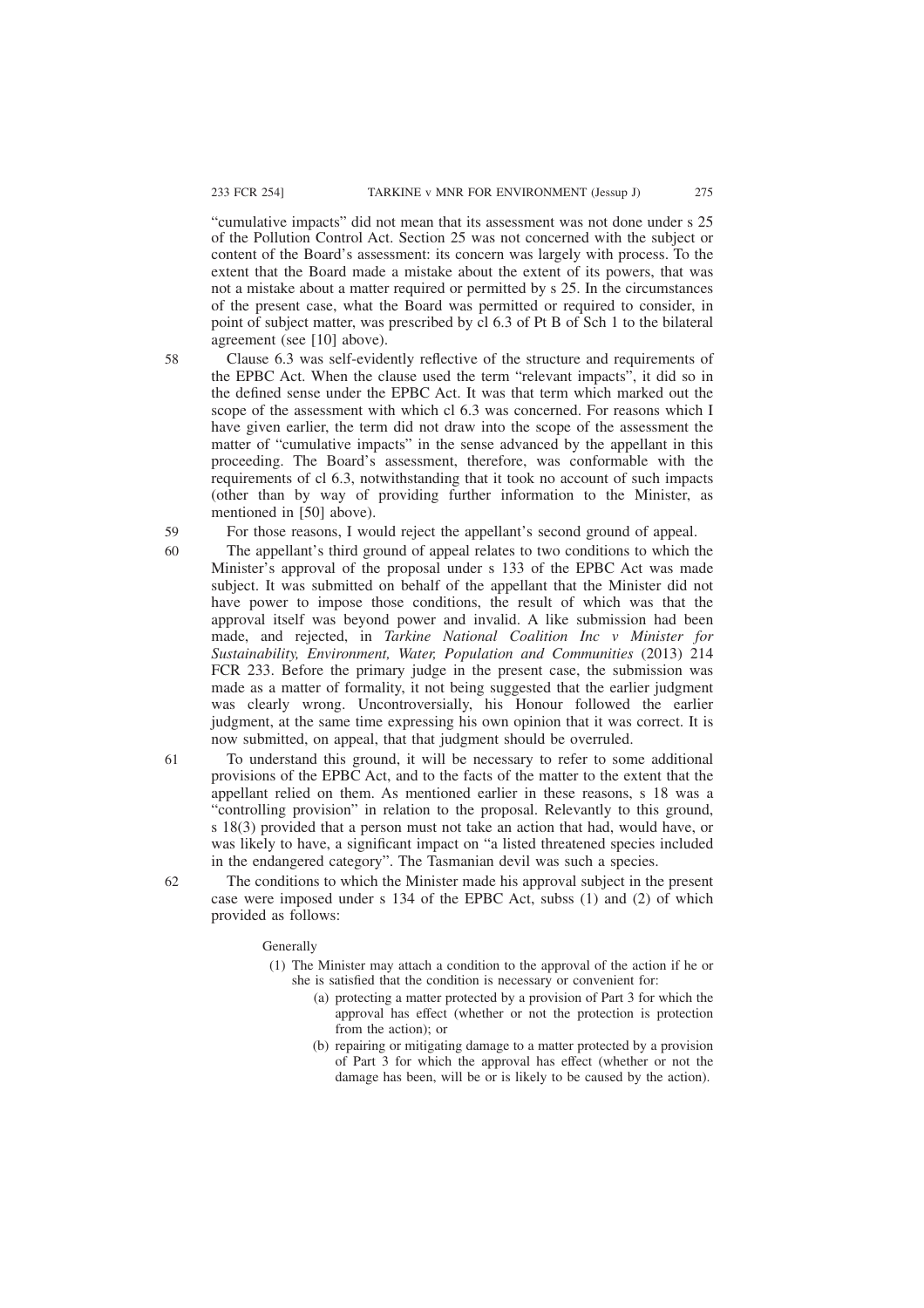Conditions to protect matters from the approved action

- (2) The Minister may attach a condition to the approval of the action if he or she is satisfied that the condition is necessary or convenient for:
	- (a) protecting from the action any matter protected by a provision of Part 3 for which the approval has effect; or
	- (b) repairing or mitigating damage that may or will be, or has been, caused by the action to any matter protected by a provision of Part 3 for which the approval has effect.
	- This subsection does not limit subsection (1).

Subsection (3) set out a number of non-limiting examples of conditions that might be attached to an approval under s 133.

- It will be noted that each of subss (1) and (2) of s 134 used the expression "matter protected by a provision of Part 3". That was a term of art under the EPBC Act, its meaning, relevantly to the appellant's third ground, being "a listed threatened species in the endangered category" (s 34). Reading that definition into s  $134(1)(b)$  — to take the provision upon which the appellant's argument principally focused — it was said that the Minister's power to attach conditions was, relevantly, limited to those that were, in the Minister's view, necessary or convenient for repairing or mitigating damage to the Tasmanian devil, considered as a listed threatened species in the endangered category.
- The Minister made his approval of the proposal subject to conditions which included the following:
	- 24. To compensate for unavoidable impact to the Tasmanian devil through roadkill, the person taking the action must contribute no less than \$144 000 (GST exclusive) in funding to the Save the Tasmanian Devil Program, in accordance with any approved Tasmanian devil recovery plan and explicitly for the purpose of "Maintenance of the Tasmanian devil Insurance Population".

At least 50% of this sum must be contributed within twelve (12) months of *commencement* of the action, and the balance within two (2) years of *commencement* of the action.

Note: It is acknowledged that the details of how the funds will be spent will be decided, within the parameters specified by these conditions, by the save the Tasmanian Devil Program. There is no objection to the person taking the action discussing the specific direction of these funds with the program.

…

…

- 28. In the event of the following excess *EPBC species* roadkill deaths over any 12 month period recorded in accordance with Condition 19, occurring within *the mine site*, or caused by an *authorised vehicle* travelling to or from *the mine site*, the following associated contingency compensation response must be undertaken:
	- c. for each Tasmanian devil death beyond three (3) in any twelve (12) month period, the person taking the action must contribute an additional \$48 000 (GST exclusive) in funding to the Save the Tasmanian Devil Program Appeal (or other conservation organisation approved by *the minister*), explicitly for the purpose of "Maintenance of the Tasmanian devil Insurance Population".
- In his reasons of 4 September 2013, the Minister explained why these, and other, conditions were imposed:

63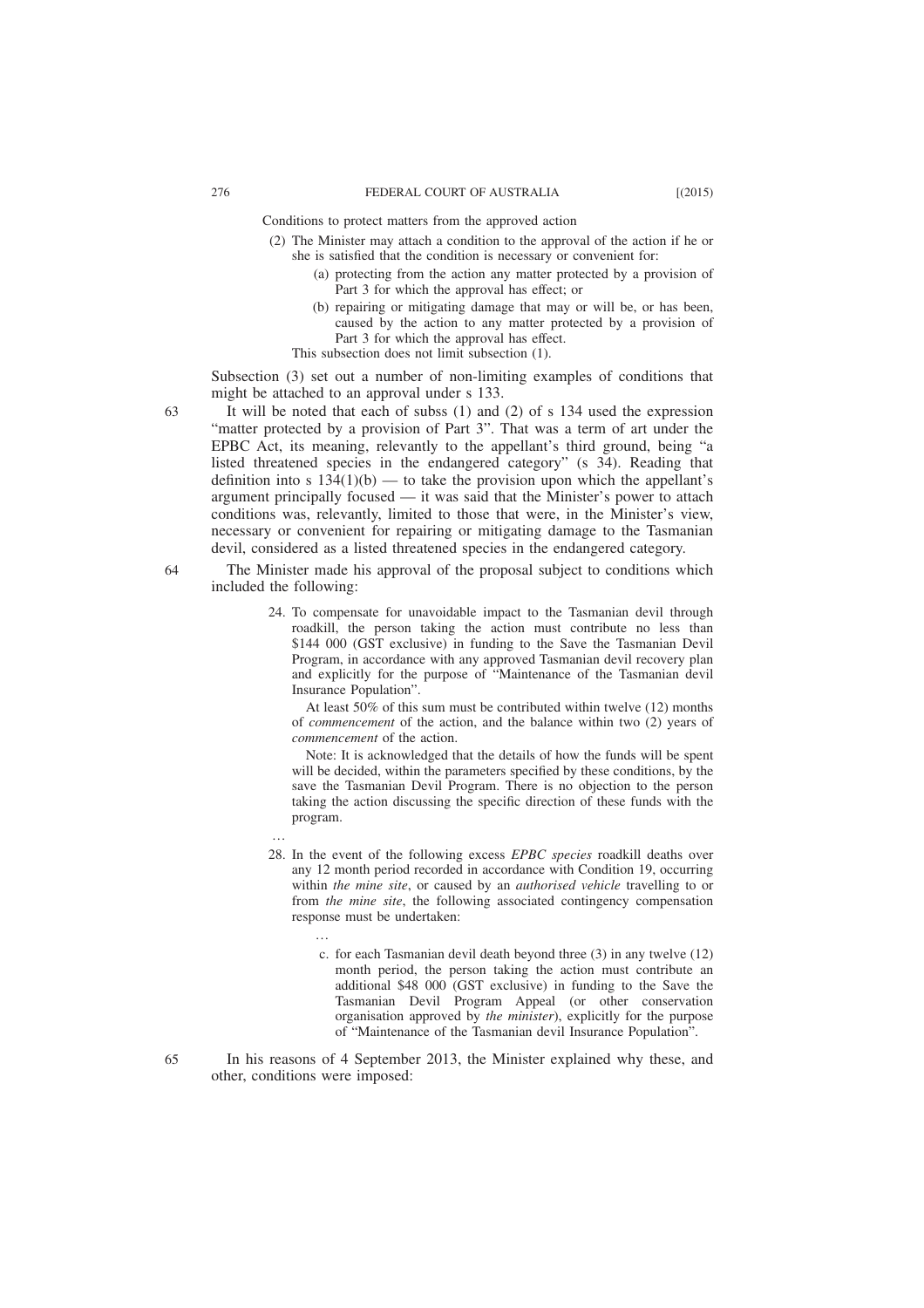- 69. Despite the DPEMP and EPA assessment report's conclusions that the mitigation measures outlined above would be effective in reducing the proposed action's impact on the Tasmanian devil; I found that a residual significant impact on the Tasmanian devil from roadkill could still eventuate. In making this conclusion, I note that the predicted roadkill impacts are uncertain and unproven and, as such, decided a conservative approach should be taken.
- 70. In the DPEMP, the proponent proposed a contingency offset that would be triggered in the event that Tasmanian devil roadkill levels along Pieman Road between the Riley site and the rail loading facility exceeded one Tasmanian devil death in any 12 month period. If this trigger was met, the proponent committed to contribute \$5000 to the STDP. The proponent's proposed offset amount was based on the cost of constructing one enclosure divided by the minimum number of devils that it could house.
- 71. I did not consider that this proposed offset amount would be sufficient to compensate for the loss of devils, as it was supposed to compensate for the loss of one disease free Tasmanian devil from the wild. The cost involved in maintaining one disease free Tasmanian devil as part of the STDP insurance population would not only need to cover housing of the animal, but also include maintenance costs (including enclosure maintenance and food and veterinary supplies) over the average Tasmanian devil life span (approximately 6 years). I was advised that this amount is approximately \$8000 per individual per year.
- 72. As such, I have attached conditions to my approval requiring the proponent to contribute \$144 000 towards maintenance of the Tasmanian devil insurance population to compensate for residual impacts of the proposed action on the Tasmanian devil through roadkill. This amount equates to the maintenance of 6 Tasmanian devils (at an average age of 3 years) in the STDP insurance population, which is the number I estimated may be impacted due to the increase of traffic on Pieman Road as a result of the mine over its two year operating life. I consider the maintenance of the insurance program is likely to provide the best conservation outcome for the species.
- 73. In addition, given the uncertainty surrounding the proposed action's roadkill impacts I also conditioned for an additional contingency measure. This condition requires the proponent to contribute \$48 000 towards the maintenance of the Tasmanian devil insurance population for any Tasmanian devil death by a mine vehicle above 3 in any 12 month period on Pieman Road.
- 74. The offsetting measures in my approval are consistent with the approved conservation advice and draft recovery plan for the Tasmanian devil, as well as more recent documentation of recovery priorities as reflected for example in strategic plans and reports of STDP, which identify maintenance of the insurance population and monitoring of Tasmanian devils and DFTD in the wild as priority actions for recovery. Although a number of other priority actions such as research into potential vaccines and establishment of semi-wild "island" populations are underway, I consider that the maintenance of the insurance population would best address the offset principles from the *Environment Protection Biodiversity Conservation Act 1999 Environment Offsets Policy* (October 2012). The proposed measures meet the principles of the offset policy by delivering an overall conservation outcome that improves or maintains the viability of the protected matter, effectively accounting for and managing the risks of the offset not succeeding, and delivering a tangible and measurable on-ground conservation gain.